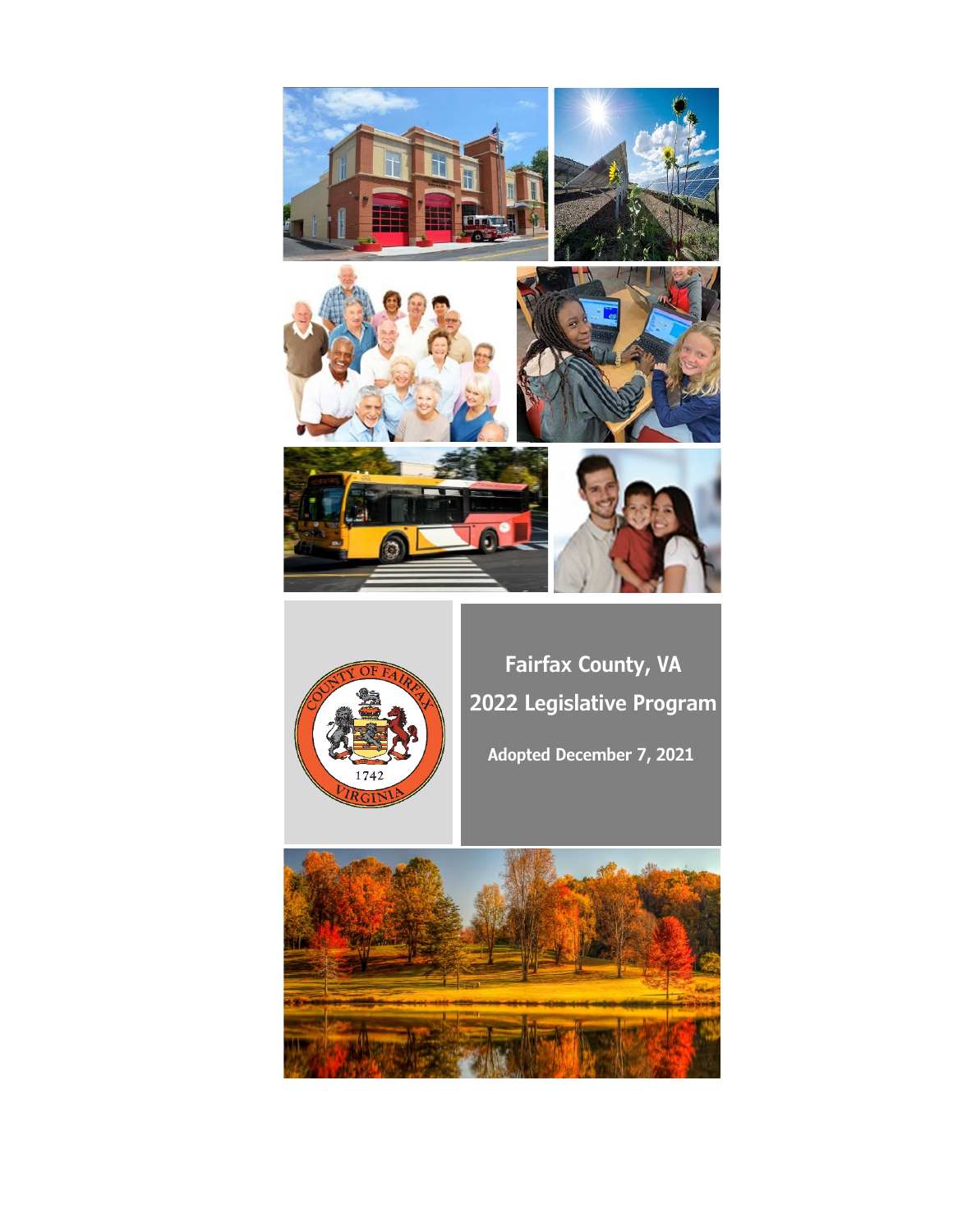# 2022 Fairfax County Legislative Program

## **TABLE OF CONTENTS**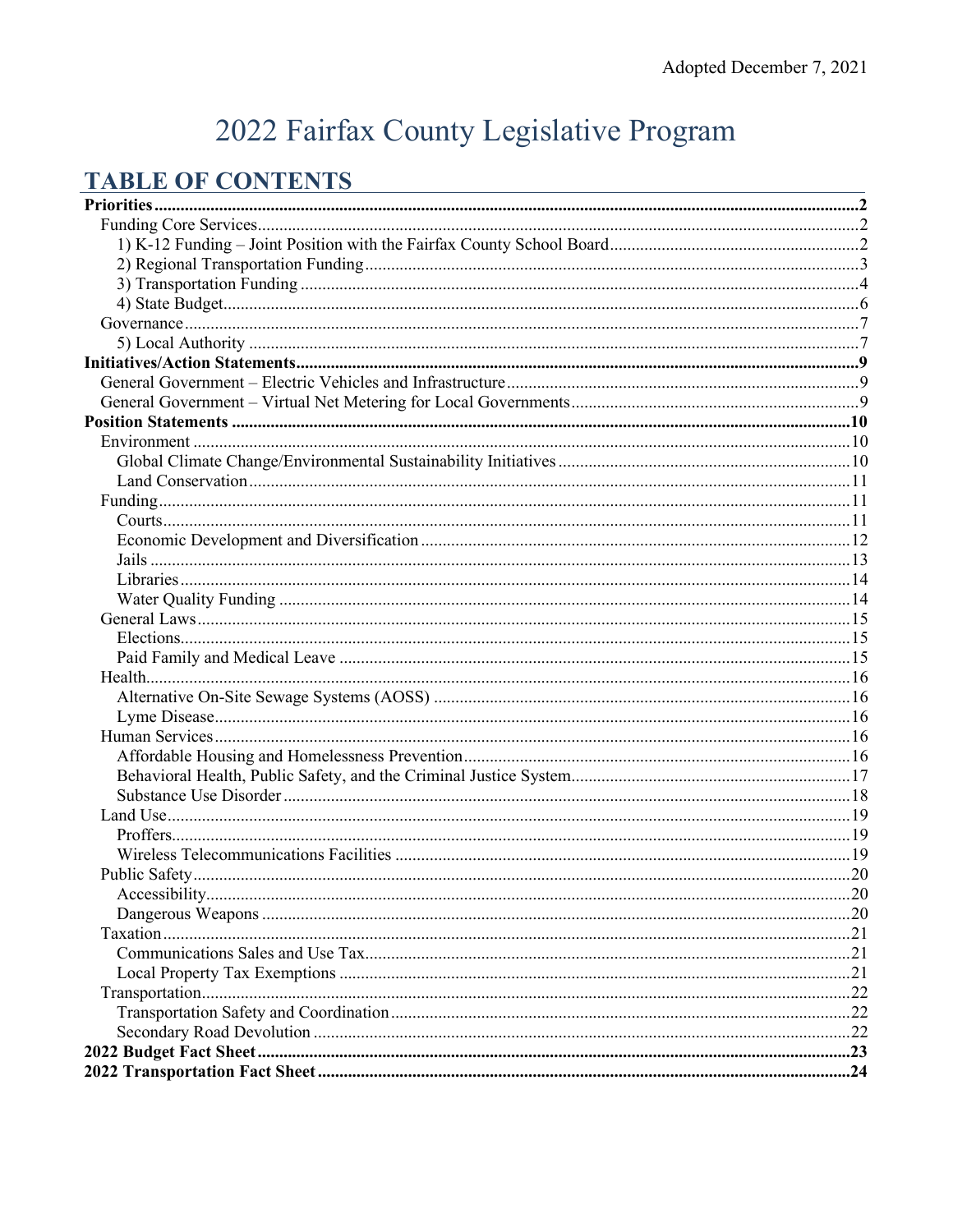## 2022 Fairfax County Legislative Program

Fairfax County and the Commonwealth have long maintained a strong partnership in promoting economic development. The County has created a strong business climate, with a fair and competitive tax structure. excellent schools, an educated workforce, and services and amenities that attract new businesses every year. The County has also placed an increased emphasis on social and racial equity through the establishment of One Fairfax, which commits the County and Fairfax County Public Schools (FCPS) to intentionally consider equity when making policies or delivering programs and services, because all residents deserve an opportunity to succeed. Both the Commonwealth and the County have benefited from this partnership.

**Unfortunately, it has been the practice of the Commonwealth to significantly underfund core services, leaving localities to fill funding gaps with local revenues to maintain essential services.** This poses a particular threat to economic development efforts when coupled with the impact of the recent recession and unprecedented COVID-19 global pandemic on local revenues, threatening to destroy the very attributes that draw and retain businesses. Without solutions that provide ongoing funding to keep pace with the growth of Virginia's economy, the state is at risk of slipping in economic competitiveness.

The Commonwealth's partnership with localities will always be a vital relationship. It is critically important that Virginia continue to invest the resources necessary to educate its citizens at all levels, ensure the rule of law and public health, protect its natural resources, provide for the basic needs of the less fortunate, and build a sound infrastructure. The critical state-local funding partnership must continue to be restored so that the Commonwealth can emerge from the current crisis even stronger, as an investment in Virginia will pay dividends for years to come.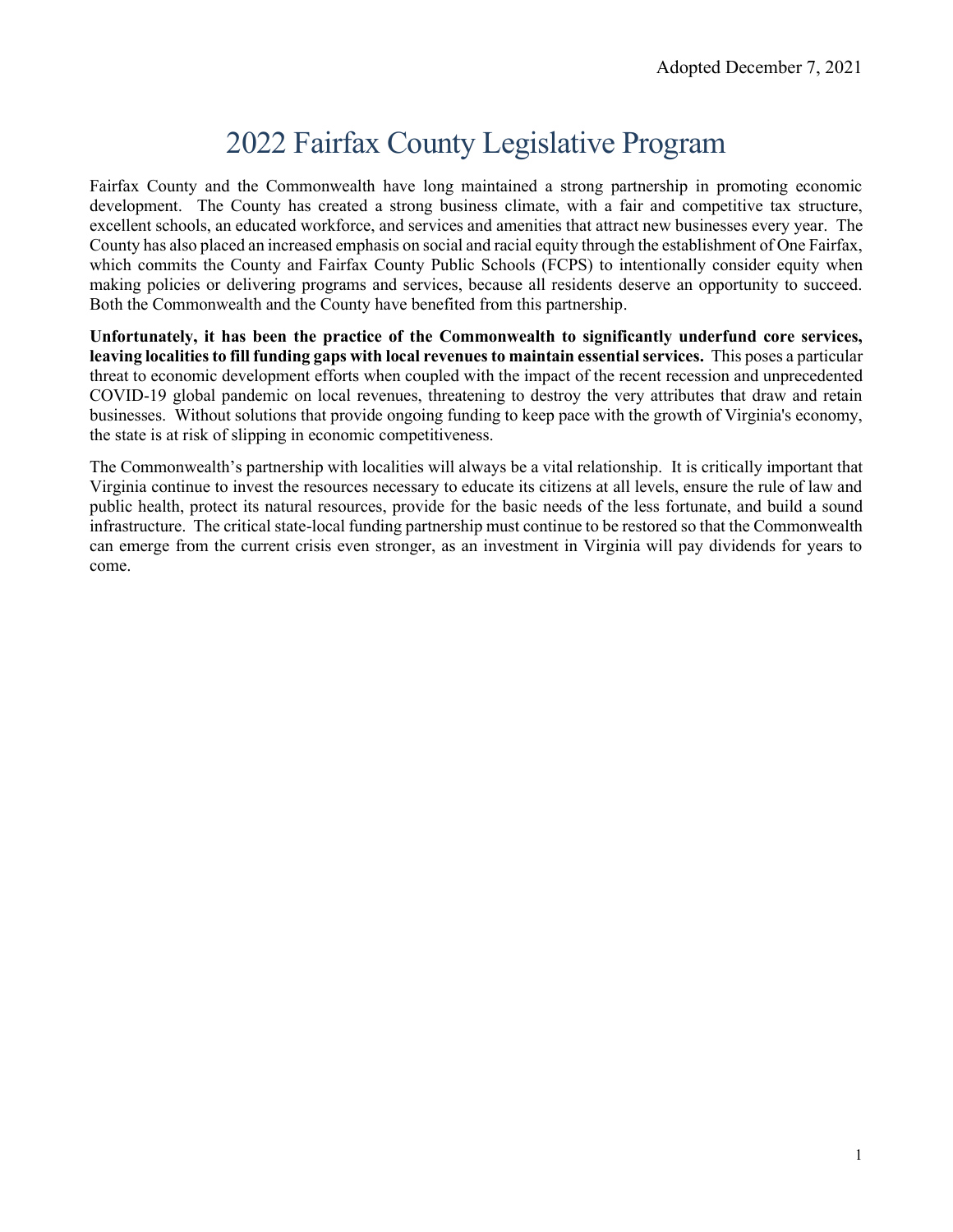## **Priorities**

## <span id="page-3-1"></span><span id="page-3-0"></span>**Funding Core Services**

#### <span id="page-3-2"></span>1) K-12 Funding – Joint Position with the Fairfax County School Board

**Public education funding in the Commonwealth is enshrined in the Virginia Constitution as a joint responsibility of both state and local governments, so it is essential that the state fully and appropriately meet its Constitutional responsibility to adequately fund K-12 education. Unfortunately, the Commonwealth continues to allow the gap between state funding and the actual costs of providing a highquality education, particularly in high cost-of-living jurisdictions like Fairfax County, to expand. This growing imbalance was highlighted in particularly stark terms in 2021.**

Virginia's state per pupil funding consistently ranks among the lowest compared to other states, a discrepancy that has become increasingly untenable at a time when a global pandemic has placed unprecedented challenges on public education. While local revenues were negatively impacted by the COVID-19 pandemic, increased pressures were placed on localities and school divisions to continue to deliver high-quality services, including public education, under unprecedented conditions with limited state support. However, it was the enactment of amendments to the 2020-2022 biennium budget by the 2021 General Assembly (GA) that cast a particularly bright light on the size of the current imbalance when it became clear that the state's portion of salary increases for K-12 staff in Fairfax County Public Schools (FCPS) would have been over \$22 million, while the local cost would have been over \$100 million. That exceedingly high local cost is due in part to the Local Composite Index (LCI), which, while purportedly designed to measure local "ability to pay," fails to account for the impact of the high cost of living in areas like Northern Virginia. The local cost is driven even higher because the state only funds positions recognized in the Standards of Quality (SOQ) and only provides funds based on a weighted statewide average salary – leaving localities to pay the full costs of any positions exceeding state requirements and the full cost of any portion of salary beyond those weighted averages.

The 2021 GA did take a promising step towards progress by directing the Joint Legislative Audit and Review Commission (JLARC) to study the true cost of education in the Commonwealth, including an accurate assessment of the costs to implement the SOQ. This long overdue update to the last JLARC education funding study, conducted in 2002, is an extraordinary acknowledgement by the GA that the SOQ formula does not accurately reflect the obligations of localities and school divisions seeking to deliver a high-quality education to Virginia's children. Although this study is an important first step, JLARC must engage with localities throughout the study process to ensure that the final report fairly and accurately measures the true total costs incurred at the local level to provide a 21st Century education, fulfilling the GA's goal of striking "a fair balance of costs between the state and the localities."

The Boards strongly support:

- Addressing education funding shortfalls, including those due to reduced student population counts (or Average Daily Membership), resulting from the ongoing effects of the COVID-19 pandemic;
- Fully funding the biennial re-benchmark of Direct Aid to Public Education;
- Eliminating the support positions ratio cap, which has artificially lowered the state's funding contributions for critical educational support positions by hundreds of millions of dollars annually since its adoption in 2009;
- Continuing to build on the progress made by the 2021 GA toward restoring full funding for a Cost of Competing Adjustment (COCA) for support personnel, a factor used in the state K-12 funding formula recognizing the competitive salaries required in high cost-of-living regions to attract and retain highquality personnel;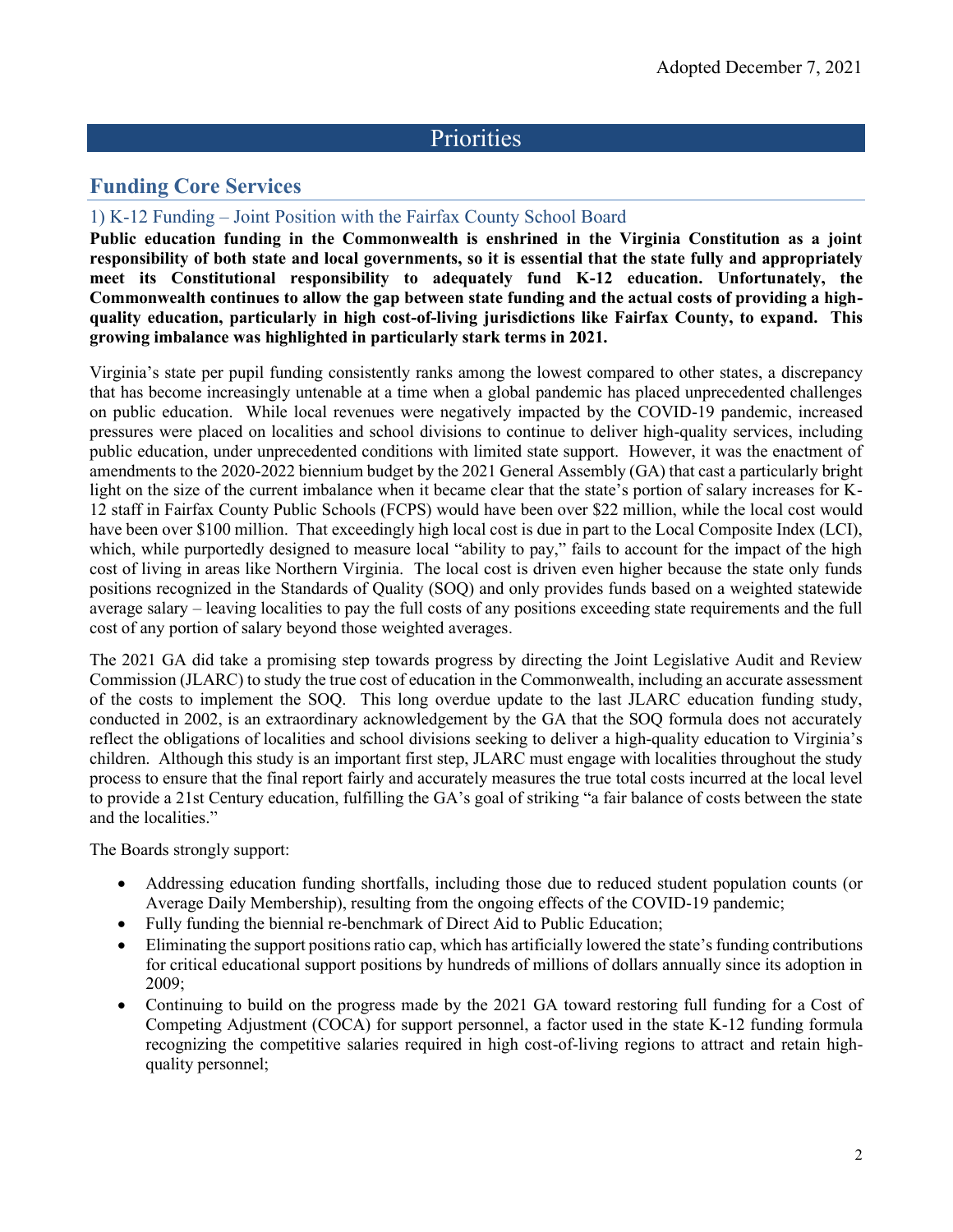- Increasing state funding support for school divisions with high numbers or concentrations of English learners (approximately 30 percent higher costs than general education), students living in economically disadvantaged households (approximately 10 percent higher costs than general education), and students receiving special education and mental health services (approximately 100 percent higher costs than general education);
- Realistic and appropriately funded SOO consistent with actual local staffing and costs and flexible enough to allow for variations in local staffing needs and capacity;
- Rejecting the use of weighted averages and other estimators designed to reduce the state's share of public education costs when calculating average teacher salaries and other education costs;
- Recognizing cost-of-living variations throughout the Commonwealth in state funding formulas, in order to more accurately determine a locality's true ability to pay; and,
- Increasing state resources for early childhood education programs, which help young children enter kindergarten prepared to succeed.

The Boards strongly oppose:

- State budget cuts that disproportionately target or affect Northern Virginia;
- State policies which divert K-12 education funding away from local public schools and toward non-public options; and,
- Structural cuts or formula/policy changes which impose unfunded mandates on localities, further weakening the partnership between the state and localities. *(Updates and reaffirms previous position.) (Position on full funding for K-12 costs and restoration of Cost of Competing Adjustment funding shared by region.\*)*

### <span id="page-4-0"></span>2) Regional Transportation Funding

#### **The Commonwealth must fully restore funding to the Northern Virginia Transportation Authority (NVTA) in an amount equal to what was diverted, to ensure that transportation projects continue to advance in Northern Virginia after decades of state underfunding.**

The GA has successfully restored approximately \$63.5 million of the \$102 million in annual regional transportation funding diverted to the Washington Metropolitan Area Transit Authority (WMATA) by the 2018 GA. The 2018 action, which also included governance reforms at WMATA to enhance the safety, security, and efficiency of the system and its riders, addressed WMATA funding needs at the expense of other critical projects throughout Northern Virginia. While the region continues to try to address the ongoing effects of the funding diversion, project costs continue to increase significantly. Without additional action, it will be difficult for some projects to advance in the foreseeable future, and timelines for numerous existing County projects will continue to be affected. Several County projects have already been impacted, including: the Fairfax County Parkway widening, the Frontier Drive extension, the Davis Drive extension, and numerous bicycle and pedestrian projects throughout the County.

Further, it is essential that the regional and local transportation funding created by HB 2313 (2013), HB 1414/SB 890 (2020), and other legislation be maintained as originally intended. Major transportation improvements that provide benefits beyond Northern Virginia, such as WMATA state of good repair, the I-66 Express Lanes, and projects that create additional capacity across the Potomac River, should primarily be funded by the Commonwealth and the federal government. Diverting existing Northern Virginia transportation revenues for such projects (as was done for WMATA in 2018, to the detriment of numerous other projects) will significantly disrupt regional transportation planning and long-standing regional priorities, and must not be repeated. *(Updates and reaffirms previous position.) (Regional position.)*

*\*The region generally consists of the localities comprising Planning District 8 – the Counties of Arlington, Fairfax, Loudoun, and Prince William, and the Cities of Alexandria, Fairfax, Falls Church, Manassas, and Manassas Park.*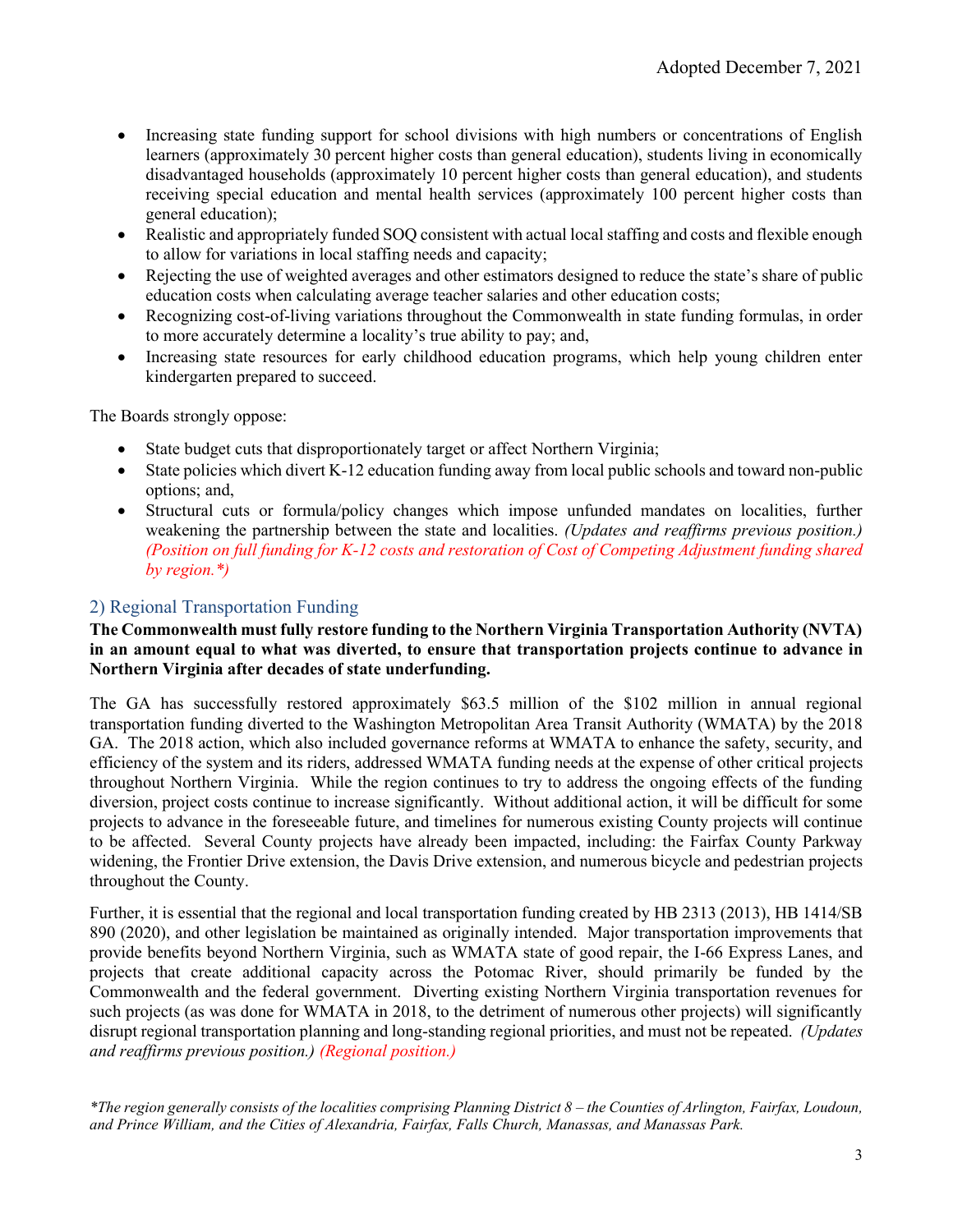#### <span id="page-5-0"></span>3) Transportation Funding

#### **The Commonwealth should build upon the successful enactment of significant transportation revenues by the 2013 and 2020 GAs to ensure sufficient funding for transportation needs.**

Statewide and regional funding generated by HB 1414/SB 890 (2020) and HB 2313 (2013) provided substantial new resources to significantly address the transportation needs of Northern Virginia and the Commonwealth. This is helping to provide necessary funding for new projects, state road maintenance (including funding for improved repaving, snow removal, mowing in the right-of-way, and stormwater management), and continued state assistance for local and regional transit systems (including the Fairfax Connector, the Virginia Railway Express, and WMATA). However, while HB 1414/SB 890 and HB 2313 moved the Commonwealth in the right direction, the impacts of the COVID-19 pandemic have changed transportation in unexpected ways and may lead to additional long-term transportation funding challenges that will need to be addressed. Additionally, the federal government has adopted various relief packages over the past two years, and substantial infrastructure legislation was recently signed into law. It is essential that the Commonwealth prioritize funding for Virginia's infrastructure needs when possible. Further, as federal funding is made available for transportation purposes, it is essential that the Commonwealth work with the County and other localities in determining which programs and projects will benefit from such revenues.

#### • **Allocation of Statewide Revenues**

- o It is critical that Northern Virginia continue to receive its fair share of statewide revenues, as required by HB 2313, particularly in light of the Smart Scale process for prioritizing projects, the MERIT process for prioritizing transit capital and operating funding, and other funding programs and processes created over the past several years. New transportation revenues implemented since 2013 should continue to be used only for transportation purposes, as originally intended.
- o The application processes for funding administered by the Commonwealth continue to increase in complexity. While the Smart Scale process uses objective criteria, it remains complex, time consuming, and expensive for applicants and the Commonwealth. At the same time, applications for other state programs, including Revenue Sharing and federal Transportation Alternative Set-Aside funds administered by the Commonwealth, are becoming more cumbersome. This complexity also makes scoring more difficult for the public to understand. These programs should be reviewed for opportunities to simplify or streamline existing processes.
- o In recent years, transportation cost estimates have continued to increase dramatically due to high land acquisition, utility relocation, contingency, and other costs, especially in Northern Virginia and other urban areas – most of which are beyond the County's control. This is creating a significant impact on program applications and putting these projects at an inherent disadvantage, as the Smart Scale process is based on an analysis that considers various factors relative to the cost of the project. This issue is exacerbated by continuing changes in project cost estimates – in the most recent round of Smart Scale, total costs for projects submitted by the County increased by approximately 40 percent (\$500 million) from the original estimates provided by the Virginia Department of Transportation (VDOT) in summer 2020, and the final costs incorporated into the analysis following the Office of Intermodal Planning and Investment (OIPI) validation process in December 2020. It is essential that state estimates by project managers and Smart Scale reviewers are consistent, and that project cost revisions are undertaken uniformly.
- o In Northern Virginia, 65 percent of high-volume secondary roads and 52 percent of low-volume secondary roads are in Fair or Better condition. While the condition of the region's roadways has improved substantially in the past five years, more must be done as these roads remain below the statewide targets of 82 percent for high-volume and 60 percent for low-volume secondary roads. Millions of people drive these roads every day, and the deteriorated pavement will only worsen unless additional funding is identified. The lack of attention will also result in even higher funding needs in the future. Instead, allocations should be increased in the next biennium budget.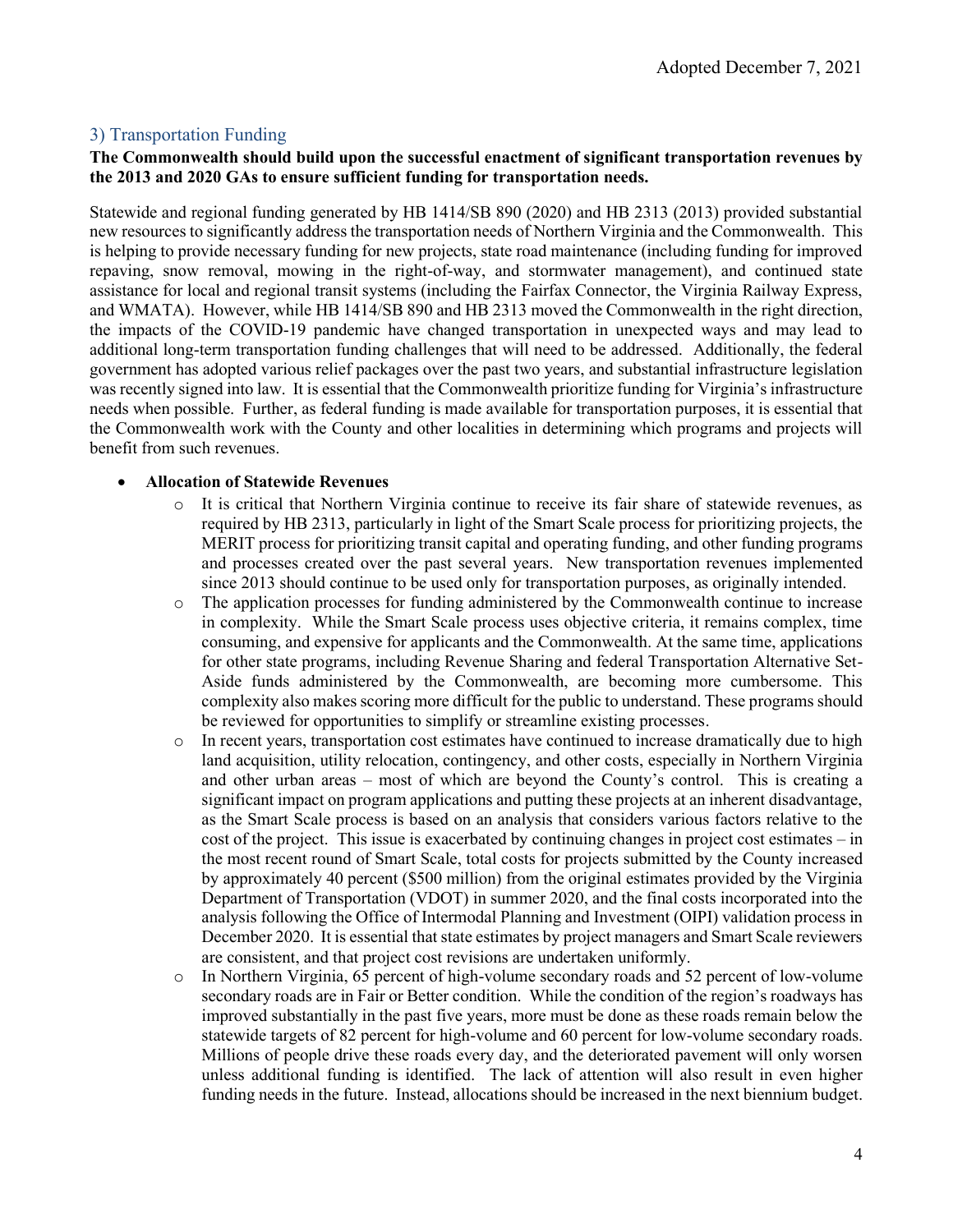- o The County continues to strongly support the Revenue Sharing program. This program significantly leverages state transportation funds by encouraging local governments to spend their own money on transportation projects and has been essential in helping fund some of Fairfax County's major road and transit projects. The 2020-2022 biennium budget granted flexibility to address the decrease in revenues resulting from the COVID-19 pandemic, allowing funding allocated to Revenue Sharing projects to be diverted to other ongoing projects as long as that funding is returned as needed to maintain the current project schedules, or by FY 2024 at the latest. If additional state funding becomes available, the Commonwealth should utilize it to restore the previous revenue sharing schedule. Further, funding that was originally requested for FY 2021-2022 was instead allocated in FY 2025-2026 – as additional transportation funding becomes available, the Commonwealth should seek to return to its original program allocations for Revenue Sharing, rather than the delayed schedule necessitated by the pandemic.
- o Fairfax County is in the process of creating the ActiveFairfax Transportation Plan, which will update and combine the Bicycle Master Plan and the Countywide Trails Plan into one and establish an implementation plan for safe, convenient, and enjoyable streets and trails in the County. Interest in this plan is substantial – in addition to \$219 million for approximately 150 bicycle and pedestrian projects included in the County's Transportation Priorities Plan, the County has received hundreds of additional project suggestions. Additional state resources to improve access to the transportation network for all modes, including funding for bicycle and pedestrian facilities, are critical, as active transportation infrastructure becomes more vital. As the County moves forward with this essential plan, state investments, including a reasonable vegetation maintenance schedule that does not rely on local funding to maintain safety (including clear zone and sight distance requirements), to promote economic development and livable neighborhoods are vital, as regular road maintenance is a Commonwealth responsibility.
- o The County is developing a plan to transition public transportation fleets from clean diesel buses to electric buses. This is a substantial undertaking due to the size of the Fairfax Connector fleet and the complexity and cost of transitioning these buses and related infrastructure, but is also an essential component of the County's environmental stewardship efforts. This is an area where the Commonwealth and localities should work in partnership, particularly in ensuring adequate state resources for localities to invest in electric vehicles.

#### • **Transportation and Economic Success**

o The Commonwealth should provide funding assistance for the transportation needs of major activity centers to lay the groundwork for continued economic recovery. Fairfax County contains several major activity centers that generate public benefit for the County and the Commonwealth. These centers, such as Tysons, Springfield, Seven Corners, Centreville, Reston, and the Richmond Highway Corridor must be sustainable, transit-oriented, and walkable communities to remain successful and accommodate predicted growth. These efforts are especially important as Northern Virginia and the Commonwealth work to recover from the current pandemic. Many projects in the County's Transportation Priorities Plan (TPP) strengthen the County's major activity centers, and it is important that the state and federal governments recognize their importance by helping to provide funding needed to complete these projects. It is also vital that the capacity needs across the Potomac River be addressed, including at the American Legion Bridge and Rosslyn Tunnel, to alleviate the existing congestion and ensure the movement of people and goods throughout this region as it works to return to its full economic vibrancy. In this vein, the continued efforts in Virginia and Maryland to address American Legion Bridge capacity are a significant step forward. Such action is essential to the economic success of Fairfax County and the Commonwealth.

A modern, efficient, multimodal transportation system is essential to the Commonwealth, and is intrinsically tied to sustained economic development and the ability to compete in a global economy, especially as recovery from the effects of the COVID-19 pandemic is ongoing. Fairfax County, along with localities throughout the state, provides millions of dollars in local funds for transportation each year, and the County and the Commonwealth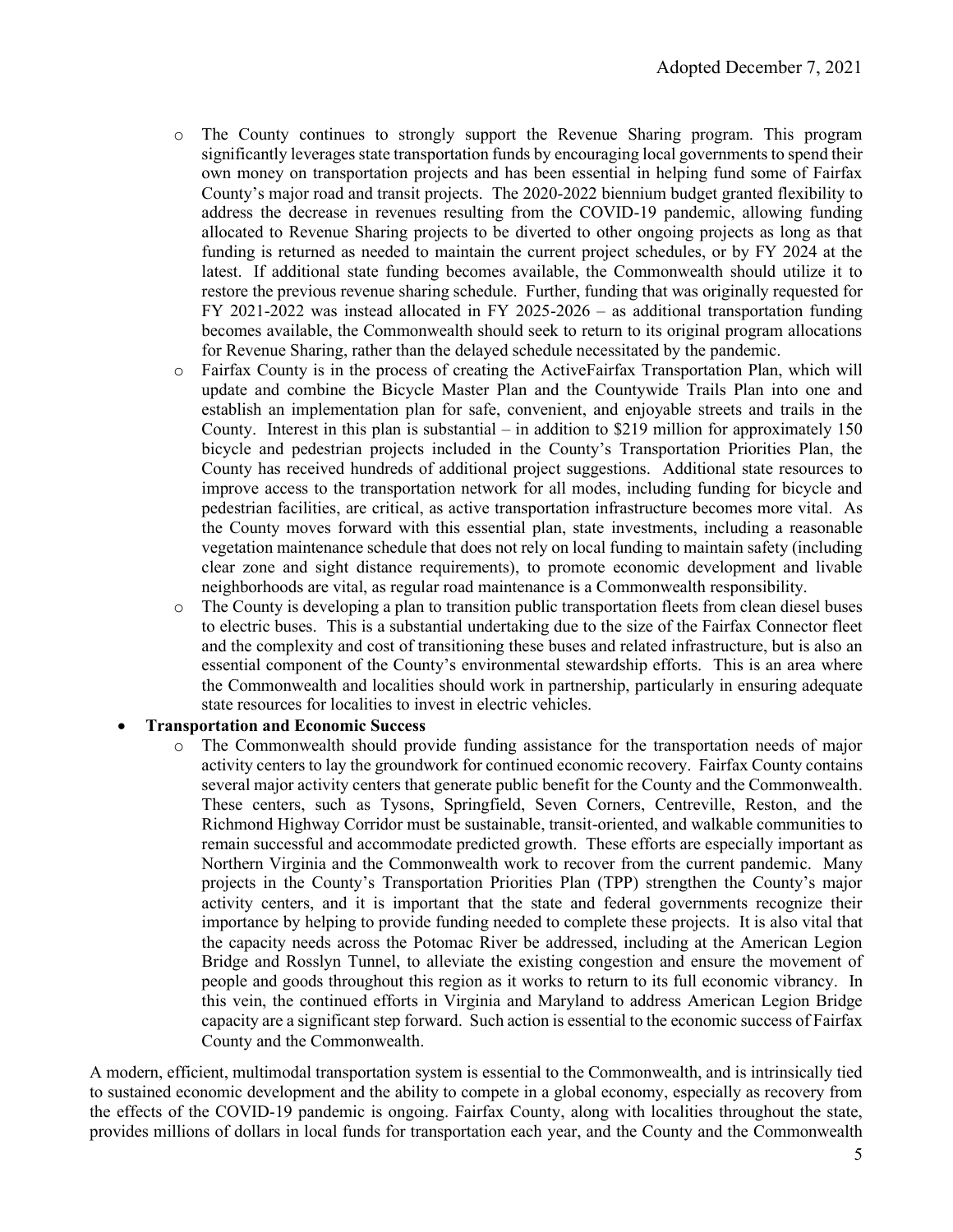must continue to work together to ensure that infrastructure needs are met, maximizing the long-term benefits to the transportation system. *(Updates and reaffirms previous position.)*

#### <span id="page-7-0"></span>4) State Budget

**The Commonwealth should rebalance its resources and responsibilities so that the funding partnership with localities is restored, ensuring the delivery of critically needed services in communities throughout Virginia. State established standards for locally delivered services must be accompanied by adequate state funding to successfully provide those services, and reciprocal accountability for successes and failures, ensuring both the state and localities accept responsibility commensurate with their respective roles.**

The funding challenge that Virginia localities continue to confront is that the Commonwealth never fully satisfies its funding obligations to shared state and local programs and services. As a result, even when the state economy is flourishing and revenues are growing, the gap between what the state should provide for critical services (including K-12, public safety, human services, transportation, and economic development, among others) and what it actually provides is simply too substantial to make up. And because the economic picture is often cyclical, when revenue challenges create a substantial impact, like the recession several years ago or the current global pandemic, the issue is compounded as the state shifts more of the fiscal burden to localities at a time when they can least afford it, allowing the gap to grow ever larger.

The allocation of resources is, in fact, a way of prioritizing areas of critical importance for the state. If core services and shared state-local programs are not at the top of that list, the pro-business environment Virginia has become known for will be jeopardized. Regrettably, a national report indicates that, during the previous national recession, only a handful of state governments cut more funds to local governments and school districts than Virginia did. Though the Commonwealth's budget shortfall was the 20th largest in the nation, Virginia's cut to funding for localities was the third highest among states. Essentially, Virginia relied on cuts to localities and school divisions to a greater extent than most other states. It is vital that the state avoid this approach to the current pandemic-related economic challenges.

In addition to increasing funding for the County priorities of K-12 and transportation, the 2022 GA should:

- Fully restore Cost of Competing Adjustment (COCA) funding for K-12 support positions in the 2022-2024 biennium budget (the 2021 GA took an important step by including additional appropriations to restore funding for the COCA for support positions; however, the 2021 GA also included a required ratio for K-12 support staff that will increase local costs for implementation, erasing some of those gains.) *(See also pages 2-3)*. *(Regional position.)*
- Fully restore regional transportation revenues that were diverted to fund WMATA's capital funding gap for state of good repair and critical capital needs *(see also page 3)*. *(Regional position.)*
- Restore, or at a minimum provide level funding, for HB 599 law enforcement funding; if state funding had consistently increased with state revenues, as is required, Fairfax County would have received approximately \$85.7 million in additional funding over the past twelve years.
- Provide the necessary resources to allow Virginians experiencing the impacts of the COVID-19 pandemic to recover, including assistance for affordable housing *(see also pages 16-17)*. *(Position on state support for affordable housing shared by the region.)*
- Support full, uninterrupted funding for implementation of STEP-VA (System Transformation, Excellence and Performance in Virginia), the Commonwealth's behavioral health transformation plan *(see also Human Services Issue Paper)*. *(Regional position.)*
- Support increased state resources for early childhood education programs, including the Virginia Preschool Initiative (VPI), to allow localities to expand these critical programs. Research has increasingly shown the importance of high-quality early childhood education programs to children's cognitive and social-emotional development and their school success *(see also Human Services Issue Paper).*
- Provide additional state funding to increase Medicaid waiver rates and slots for individuals with developmental disabilities, to provide appropriate community services and ensure the Commonwealth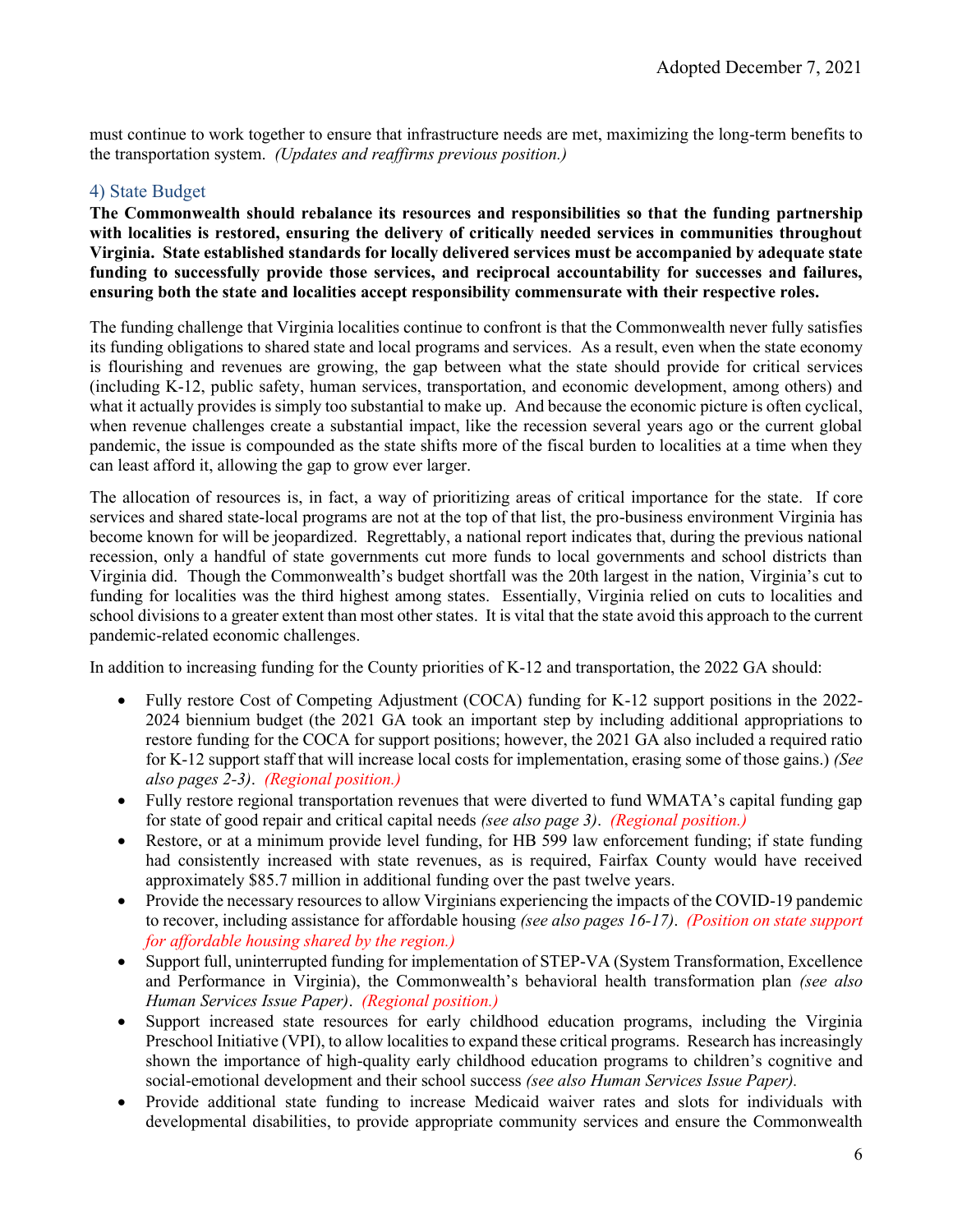fulfills its responsibility to implement the federal settlement agreement *(see also Human Services Issue Paper).*

State revenues have continued to fluctuate considerably in recent years, but due to the substantial injection of federal funds, including the most recent appropriation of \$4.3 billion from the American Rescue Plan Act (ARPA), the state is in a considerably stronger financial position than was expected at this time last year. Despite the ongoing global pandemic, current projections indicate the state has experienced substantial revenue growth, with overall total General Fund (GF) revenues increasing by 14.4 percent in FY 2021, resulting in a record state surplus of \$2.6 billion in FY 2021. However, localities continue to face significant challenges, at the same time that needs have increased dramatically. The state's extensive revenue surplus and receipt of significant federal funding provide an extraordinary opportunity to address long-standing challenges associated with the Commonwealth's sustained underfunding of shared state and local critical core services. The state must find ways to increase investments in K-12, human services, and other shared state and local programs after years of state underfunding. Now is the time for the state to focus on investments in critical core services that will continue to move Virginia forward. *(Updates and reaffirms previous position.)*

#### <span id="page-8-0"></span>**Governance**

A strong state and local partnership is essential to Virginia's success and the ability of both levels of government to respond to the needs of their residents. As the form of government closest to the people, local government must be provided the flexibility to serve the needs of residents, which can vary greatly from one part of the Commonwealth to another.

#### <span id="page-8-1"></span>5) Local Authority

**Existing local government authority should be preserved, particularly in such key areas as taxation, land use, and the protection of public health, safety, and welfare, where local governments must have sufficient authority to govern effectively. Further, local authority should be enhanced to provide localities more flexibility in the administration of local government, as appropriate community solutions differ significantly from one area of the state to another. Finally, local government representatives should be included on all commissions or bodies established by the state for the purpose of changing or reviewing local revenue authority or governance.**

The local tax structure, which has become outdated and over-reliant on property taxes, must be modernized. Local government revenues must continue to be diversified – the 2020 GA took a major step forward on this front with the passage of equal taxing authority legislation for counties and cities (though some restrictions on county taxing authority, like cigarette taxes, remain). Where possible, the state should continue to update state and local taxes to reflect changes in the economy or technology; avoid new state mandates while fully funding current requirements; avoid any diminution of current local taxing authority (including BPOL and machinery and tools taxes); and, avoid restrictions on local revenues.

Local land use authority must also be preserved. Historically, local governments have served as the level of government best suited to equitably and effectively deal with local land use issues. However, the most significant challenge to local land use authority in recent years was enacted by the 2016 GA, severely limiting proffer authority, which has long been used to ensure that new development or redevelopment is able to mitigate its impacts and address community concerns about such impacts. The negative statewide implications on residential development that followed, led the 2019 GA to substantially alter the 2016 changes in ways that are helpful to local government, serving as an important lesson about the dangers of state intervention in local land use issues. As local governments continue to address the affordable housing crisis, the lessons of the 2016 proffer legislation – that the GA must avoid restrictions on local land use authority and one size fits all mandates that eliminate local flexibility – have never been more important. Instead, the GA should increase state funding to the Virginia Housing Trust Fund, providing local governments with resources to address affordability issues equitably and effectively, without exacerbating existing challenges through the imposition of additional state mandates.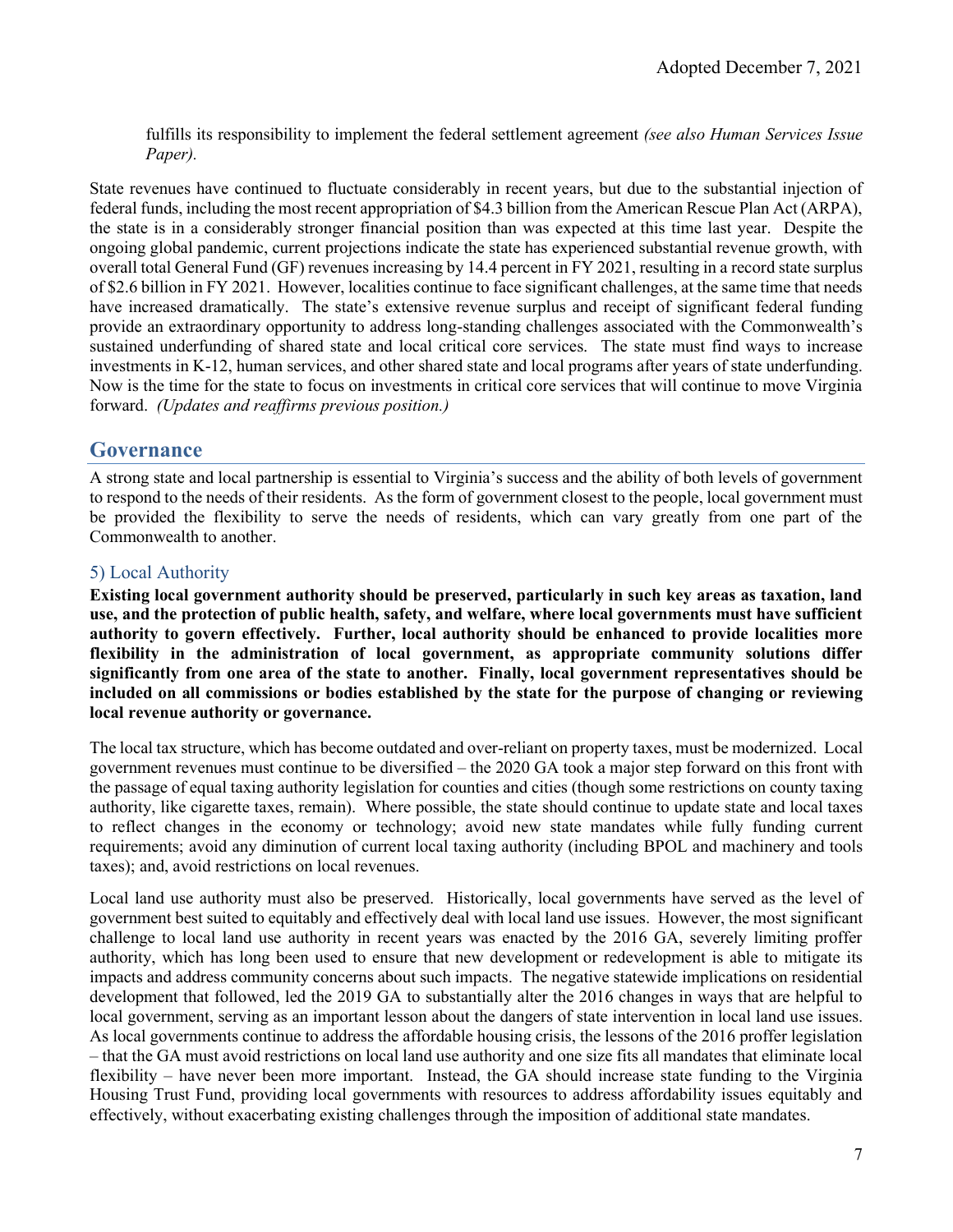Instead of statewide land use decisions that do not reflect differences in localities throughout the Commonwealth, communities should be empowered to act through their locally elected governments to ensure orderly and balanced growth and development, allowing direct public participation and accountability in this critical process. The state should also work cooperatively with localities and local communities affected by the siting of state facilities, including those located on state-owned property. At a minimum, the state should conduct a public meeting to receive community feedback on a proposed facility before making final siting and design decisions. Additionally, further restrictions on, and additional procedural hurdles for, local use of eminent domain are unnecessary and increase the cost to localities; Fairfax County continues to be extremely judicious and wholly appropriate in its very selective use of eminent domain.

Each level of government has unique strengths. However, because Virginia is a Dillon Rule state, local governments are significantly restricted in their authority, which impedes their ability to react quickly and efficiently to emerging problems. In many instances, an overemphasis on statewide uniformity does not adequately consider the particular issues experienced in growing and urbanizing localities in Northern Virginia, limiting the ability of local governments to respond to community standards and priorities. Consumer protection is an example of an area in which local government is often better equipped to address local concerns. Further, the state should adopt the International Green Construction Code (IgCC), and adopt the International Energy Conservation Code (IECC) and energy provisions of the International Residential Code (IRC) without weakening amendments. Additionally, the state should provide localities with increased flexibility to explore initiatives that promote clean air, energy efficiency, conservation, new investment in green construction, tree preservation, reduced waste, recycling management, and other critical measures that could spur the development of innovative approaches that address the impact of global climate change on health and the environment, and increase sustainability throughout the Commonwealth. Localities must have authority to increase their own minimum tree canopy or tree coverage percentages to assist in achieving environmental goals, increasing flood resiliency, and meeting water quality permit requirements. Additionally, giving localities the option to require retailers to implement a shopping cart control program would provide a meaningful way to prevent shopping carts from polluting local streams and waterways. In response to a Fairfax County legislative initiative, the 2021 GA enacted legislation granting local governments the authority to establish green banks, a groundbreaking effort generating innovative possibilities for Virginia. The 2021 GA also created a work group to improve tree preservation in urban areas. These important steps complement the considerable progress Fairfax County has already made through existing local initiatives, which could be significantly bolstered through enhanced local authority in this vital area.

The state should take additional steps to empower localities to solve their own problems by providing increased authority or discretion for services that have no compelling priority or impact for the Commonwealth, thus eliminating the need to seek permission for ministerial matters from the GA each year. Moreover, efforts to encourage the "sharing economy" must balance such interests with those of the community, safeguarding local revenue sources and land use authority – the GA achieved that balance by providing new local authority for governing short-term lodging in residential areas, which Fairfax County utilized to allow short-term lodging with appropriate restrictions, after a process that included significant public outreach and discussion. Additionally, requiring that all bills with a local fiscal impact be filed by the first day of the GA session would allow localities the maximum time possible to highlight potential impacts as new legislation is considered. Furthermore, local governments must be included as full participants on any state commissions and study committees examining local issues, allowing for a more complete assessment of such issues and reflecting the governing partnership that must exist between the state and localities to ensure the effective administration of government. *(Updates and reaffirms previous position.)*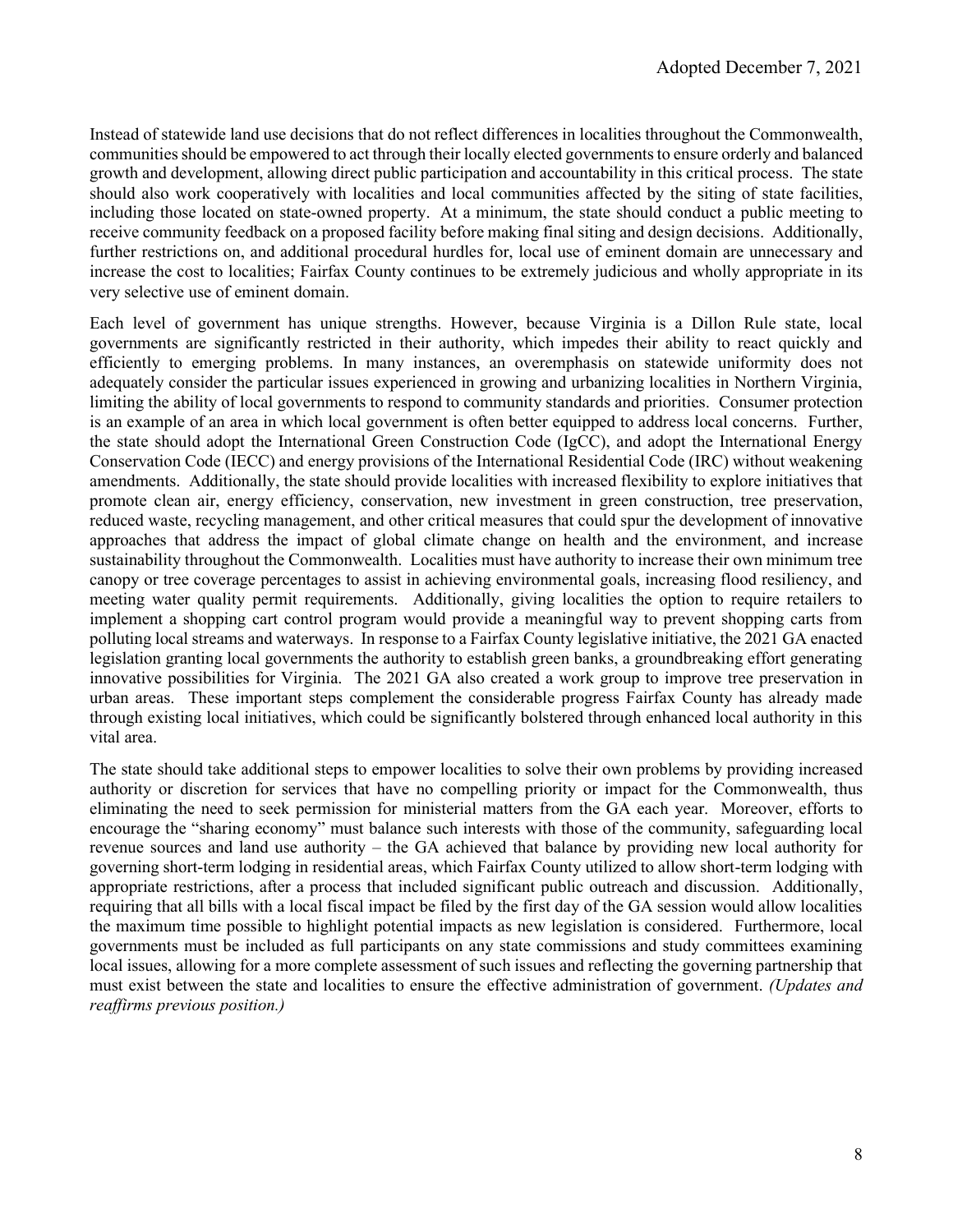## Initiatives/Action Statements

## <span id="page-10-1"></span><span id="page-10-0"></span>**General Government – Electric Vehicles and Infrastructure**

Initiate legislation to allow the Fairfax County Park Authority (FCPA) to resell electricity through electric vehicle (EV) charging stations. Fairfax County has long been committed to environmental sustainability and addressing the impacts of global climate change, including conserving limited natural resources, and protecting the environment. Initiatives to assist residents and the County in transitioning to EVs will help reduce both direct emissions (those emitted from the vehicle tailpipe) and life cycle emissions (those related to fuel and vehicle production, processing, distribution, use, and recycling/disposal). The GA has taken several actions in support of EVs and EV infrastructure in recent years, including enacting several bills allowing certain entities to provide retail fee-based EV charging service without additional regulations, assuming certain conditions are met. This list has expanded over time to include localities, school systems, and state agencies. The FCPA does not fall within any of these authorized groups – as an authority, it does not fall under the definition of a locality under the Code of Virginia. As a result, the FCPA cannot provide retail fee-based EV charging service to its visitors, customers, and staff.

## <span id="page-10-2"></span>**General Government – Virtual Net Metering for Local Governments**

Initiate legislation to reduce barriers for localities seeking to participate in virtual net metering through the state's existing municipal net metering pilot program. Net metering programs are of particular interest to local governments because they allow eligible customers to offset their power consumption by receiving credit for renewable power returned to the energy grid, helping reduce fossil fuel emissions. Currently, the Code of Virginia only allows participation in this program under restrictive conditions, precluding participation by localities that do not own and operate their own renewable energy generation facilities, or those that seek to use facilities installed and operated pursuant to power purchase agreements (PPAs) with third-party vendors. Other impediments include system size limits that are inconsistent with the state's net metering provisions, a very limited bill credit, and the obligation to bear undefined administrative costs. Fairfax County recently adopted a declaration committing to become carbon neutral by 2040, while significantly reducing operational greenhouse gas emissions in the building and energy, transportation, and solid waste sectors, and virtual net metering is a critical part of that effort.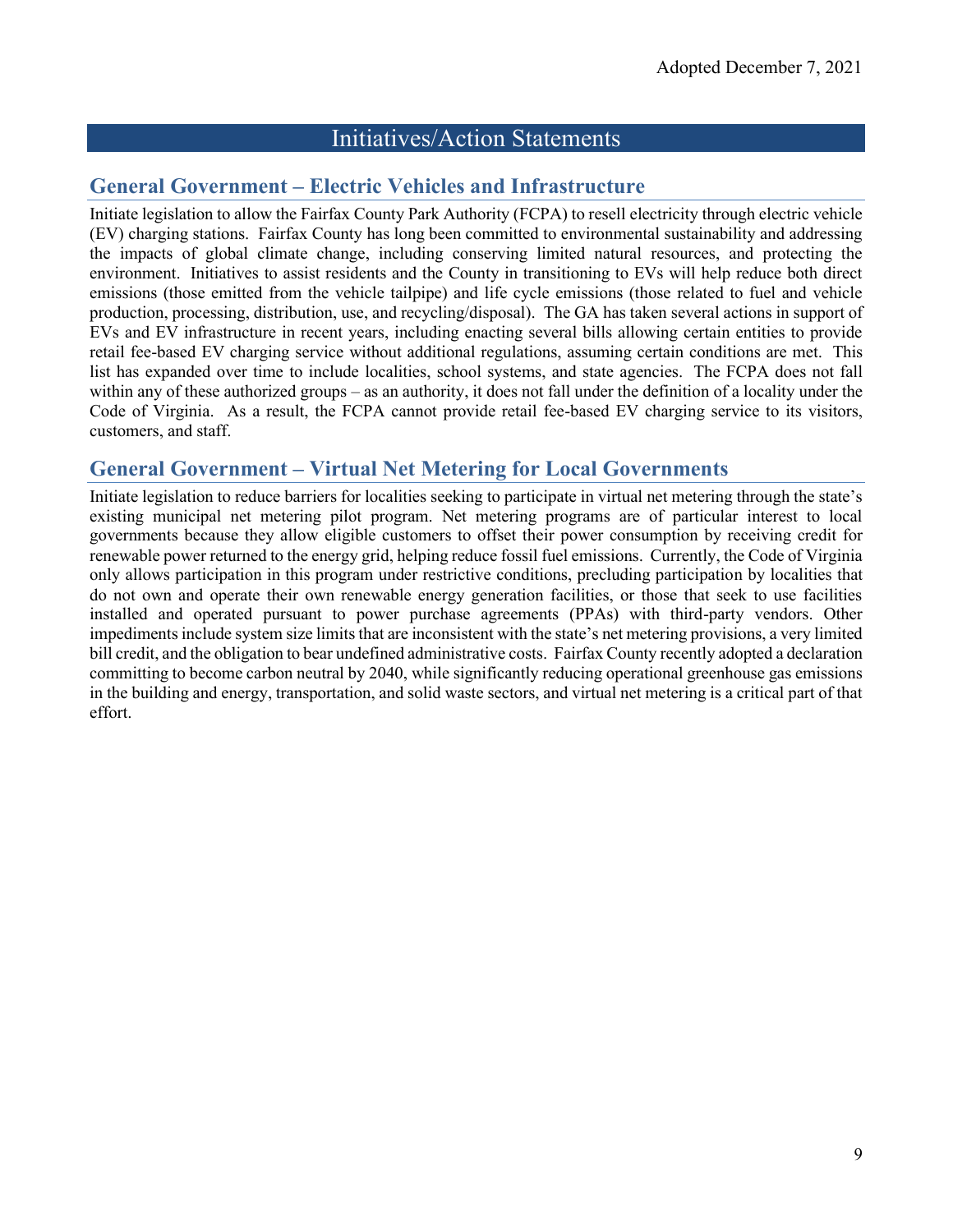## <span id="page-11-0"></span>Position Statements

## <span id="page-11-1"></span>**Environment**

#### <span id="page-11-2"></span>Global Climate Change/Environmental Sustainability Initiatives

**Support efforts to reduce the County's greenhouse gas emissions and operational demand for energy through efficiency, conservation, renewable energy, education, and other measures.**

The basis for these efforts is Fairfax County's strategic direction and commitment to achieve environmental and energy goals, including those set forth in the County's 2017 Environmental Vision, the 2021 update to the Operational Energy Strategy, Comprehensive Plan, and the Carbon Neutral Counties Declaration. Adopted in July 2021, the Carbon Neutral Counties Declaration commits Fairfax County Government to be carbon neutral by 2040.

After years of small advances in addressing global climate change and environmental sustainability, the 2020 GA passed legislation creating much more substantial change. Fairfax County supports building on these efforts by increasing incentives and opportunities for the expansion of renewable energy and energy efficiency initiatives in a number of ways.

- **Net Metering** Net metering programs, which allow eligible customers to offset their power consumption by selling self-generated renewable power back to the energy grid, have increased in popularity in recent years. The 2020 GA passed legislation allowing a large-scale net metering project in Fairfax County to move forward. As the benefits of such projects become more widely known, removing barriers to net metering for municipalities (including restrictions on the use of power purchase agreements (PPAs)) and consumers is critical.
- **Power Purchase Agreements (PPAs)** PPAs can facilitate the adoption of renewable energy by reducing or eliminating the up-front costs of such projects, thus assisting in reducing greenhouse gas emissions and other forms of pollution. Legislation initially passed in 2013 authorized a limited pilot program for PPAs, subject to a variety of restrictions, including a cap on the total amount of generation from PPAs. The 2020 GA increased the cap to 500 MW for non-jurisdictional customers like the County, but careful monitoring will be needed to ensure the cap is not reached too quickly; ultimately, the County supports eliminating PPA caps altogether.
- **Shared Solar** Shared solar programs provide residents and businesses the opportunity to participate in the renewable energy market by purchasing solar-generated electricity and receiving renewable energy credits associated with their subscription to a shared solar facility. Though the GA has authorized two shared solar programs, existing provisions present obstacles to participation. The County supports legislative action that expands the availability of shared solar programs by increasing or eliminating program caps and establishing customer safeguards to ensure community members can take advantage of such programs.
- **Demand** Legislation requiring utilities to first reduce demand for electricity through energy efficiency, thereby decreasing the need for new fossil-fueled generation resources (i.e., an efficiency first requirement) is essential.
- **State Tax Incentives and Rebates** State income tax incentives and rebates for businesses or residents should defray a portion of the cost of new construction, building improvements, or the transition to more efficient or alternative fuel vehicles, like EVs (including new and used options), which save energy and mitigate adverse environmental impacts. Though the 2021 GA established an EV rebate program, funding was not provided to implement it – the County supports funding for the program, as well as flexibility in determining rebate eligibility in high cost-of-living areas like Northern Virginia.
- **State Grants** Fund renewable energy grant programs and incentives to assist the development and growth of energy businesses and technologies, such as renewable distributed energy generation.
- **Building code and Building Efficiency**  Modernize state building codes (by adopting the IgCC and the full provisions of the IECC) and provide localities more flexibility to increase energy efficiency and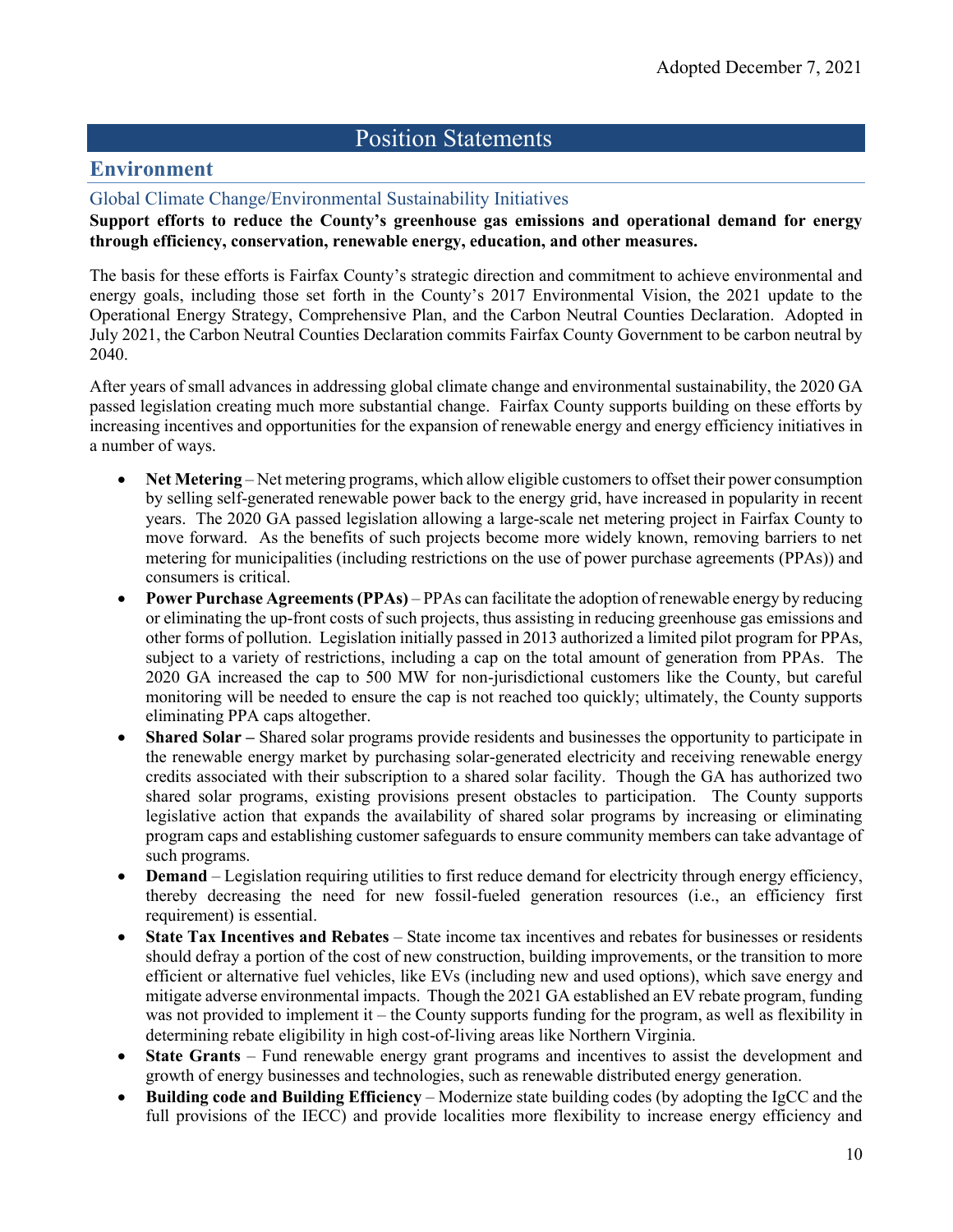improve resilience to climate change impacts by adopting stronger local standards and implementing energy efficiency and utilization disclosure/benchmarking.

• **Infrastructure** – Incentivize and reduce barriers to the installation of EV charging infrastructure to expand EV infrastructure where practicable. *(Updates and reaffirms previous position.)* 

#### <span id="page-12-0"></span>Land Conservation

#### **Support the conservation of open space, which protects vital ecological resources and the environment, provides health and recreational opportunities, and improves the quality of life.**

The County also supports state incentives that promote donations to park authorities or associated foundations, the prioritization of the Virginia Land Preservation Tax Credit to encourage the preservation of land for public use, action to discourage the sale of invasive species, and increased funding for the development and rehabilitation of park infrastructure, including trails, shelters, fields, and other facilities that promote physical and mental health. Increased education and early notification about environmentally sensitive land (including Resource Protection Areas) to property owners or purchasers can help protect water quality, mitigate climate change, support greenhouse gas reduction, prevent erosion, and perform other important biological and ecological functions. In addition to other benefits, the preservation of open space contributes to watershed and flood protection, an important issue as the state works to reduce nutrient pollution in the Chesapeake Bay, and a key part of Resilient Fairfax (the County's Climate Adaptation and Resilience Plan). *(Updates and reaffirms previous position.)* 

### <span id="page-12-1"></span>**Funding**

#### <span id="page-12-2"></span>**Courts**

#### **The Commonwealth should adequately fund Virginia's courts, to ensure a well-functioning judicial branch.**

The overall underfunding of Virginia's court system continues to place additional burdens on localities and the judicial system (for example, because the state does not fund all necessary interpreters for the Fairfax Juvenile and Domestic Relations District Court (JDRDC), Fairfax County uses a mix of local dollars and volunteers to provide interpreters for certain proceedings). Providing sufficient funding for the salaries of court personnel, including clerks, magistrates, Commonwealth's Attorneys, public defenders, district court employees, and probation office employees, among others, is a critical state responsibility, but for years the Commonwealth has ignored this obligation and failed to adequately fund court personnel in Fairfax County, instead relying on the County to ensure the efficient and appropriate administration of justice.

As a result, the County provides over \$95.7 million for additional personnel and salary supplements for state positions (state funding formulas often fail to account for the needs of large localities in particular). The County is also one of only eleven jurisdictions that subsidize public defenders' offices. In the last two years, the GA has made progress on these issues, appropriating \$8.4 million statewide for additional public defender and related positions, as well as \$9 million for additional district court clerk positions. However, years of state underfunding mean that substantial gaps still remain, as the County only received four new public defender positions as a result of this increased funding, and the Supreme Court's own District Court Staffing Model shows that the County's General District Court (GDC) still has a deficit of 11 positions while JDRDC has a deficit of more than 10 positions. Moving forward, when reevaluating the need for judgeships and state funding for each court, the GA should consider the quantity of filed cases and qualitative factors (including interpreters, increases in population and commercial development, and cost of living).

In a positive development, the 2021 GA directed a study in the budget, based on a County legislative initiative, to address the state's outdated funding formula for Commonwealth's Attorneys' offices. The current formula uses an outdated approach focused on felony indictments and sentencing events in Circuit Court, which is antithetical to the goal of increasing diversion programs and utilizing specialty dockets (such as the ones used in Fairfax courts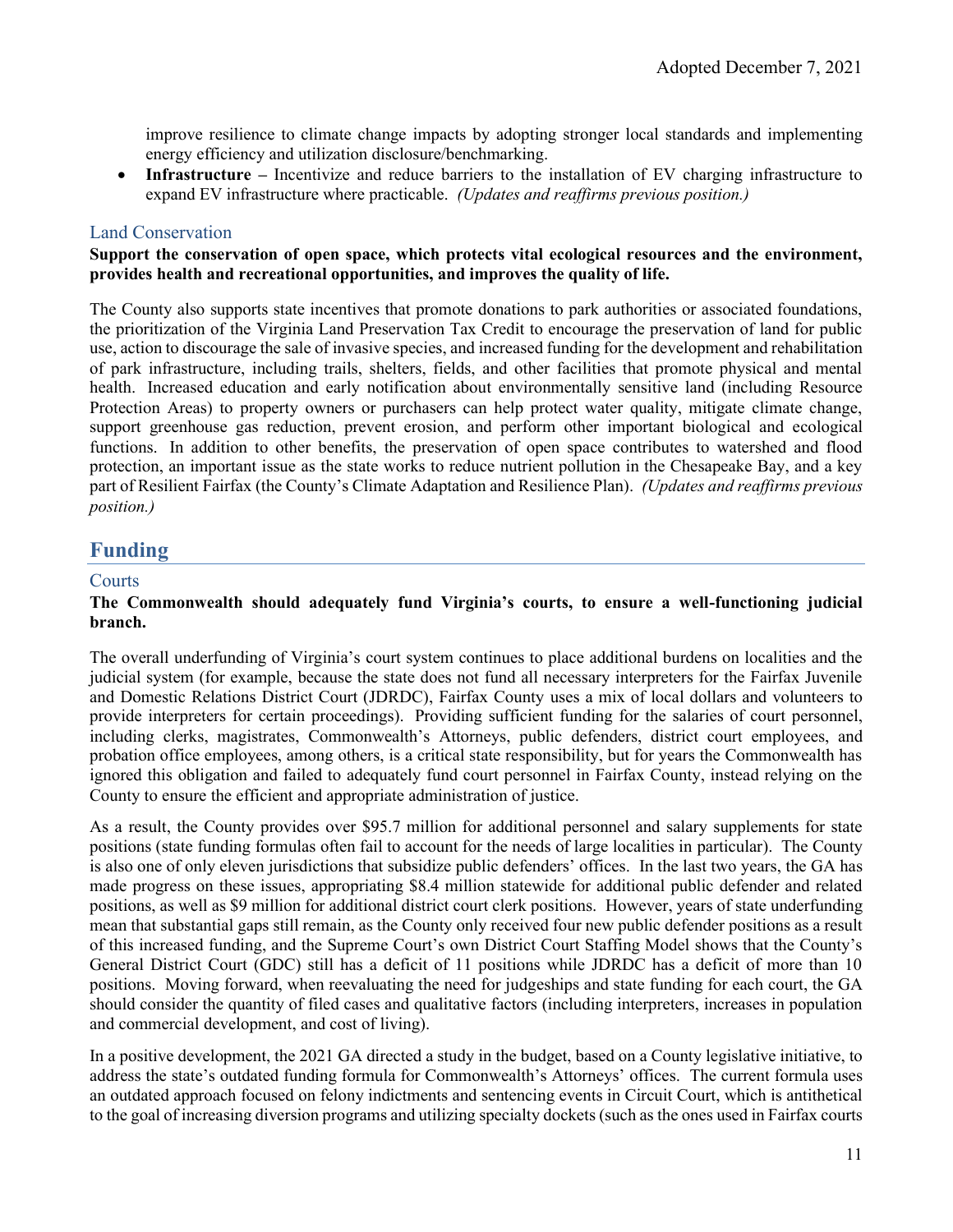for mental health and veterans), which are aimed at keeping people out of the criminal justice system or keeping them from felony sentencing consequences. While diversion programs and specialty dockets require significant prosecutorial resources, a Commonwealth's Attorney's office does not receive state funding for that work because the formula does not account for it – the current formula essentially discourages such efforts. In addition to substantially increasing state funding for the judicial system overall, the establishment of a new funding formula would reflect the goal of providing support for efforts to create a more equitable criminal justice system, improving outcomes for the entire community – it is essential that the state work with local governments throughout the study process to ensure a thorough, comprehensive examination of this critical issue.

Further, the state must begin to allocate additional resources to Commonwealth's Attorneys' offices prosecuting misdemeanor cases. Commonwealth's Attorneys are Constitutional officers, and funding those offices is primarily a state responsibility – the state should not continue to rely on localities to supplement critical state functions (potentially creating situations where police officers are essentially prosecuting their own misdemeanor cases).

Although the GA is making some progress on addressing the underfunding of the criminal justice system, cooperation with localities before any new mandates are considered is essential. For example, the passage of legislation in 2021 to streamline the process for expungements and record sealings of some criminal records, including those for certain low-level marijuana-related offenses, is a worthy policy goal the County supports. However, the logistics and costs of doing such work in a timely, expeditious manner may impose significant costs and workload issues on localities (including IT investments and manual redaction of paper files, among others) that can be alleviated through appropriate consultation throughout the legislative process. *(Updates and reaffirms previous position. See also the Behavioral Health, Public Safety, and the Criminal Justice System position on pages 17-18.)*

#### <span id="page-13-0"></span>Economic Development and Diversification

#### **Adapt to a changing economic landscape, with a focus on supporting areas of economic strength and highgrowth sectors.**

The Fairfax County economy continues to build upon the military and federal government base, while also striving to expand economic diversification. The effects of previous budget cuts and sequestration have had an enduring negative impact on County and state revenues. This has also exposed the need to nurture high value-add, exportbased, competitive sectors to achieve potential.

Fairfax County is a leader in innovation and technology, but growth rates in emerging industrial clusters at the regional level lag national trends. Remaining at the forefront of an increasingly global economy requires harnessing those strengths and enhancing investment in economic diversification, including support for commercializing academic research, building upon private sector technological and research investments, supporting local entrepreneurs, and cultivating innovation training programs and a talent pipeline.

The County supports varied strategies to encourage future growth, including state investments and efforts to:

- Explore and analyze opportunities for the deployment of innovative technologies that enable business growth across all sectors, such as blockchain, new electronic payment methods, electronic wallets, cryptocurrency, artificial intelligence, robotics, automation, and others;
- Provide the business infrastructure and funding for endeavors in smart community technology, particularly in mobility technology, sustainability, urban tech, and data analytics;
- Fully fund the Commonwealth's Development Opportunity Fund and one-time investments in unique opportunities, as well as provide additional resources for the Virginia Jobs Investment Program (VJIP)'s Small Business New Jobs and Workforce Retraining initiatives;
- Continue GO Virginia funding with enhanced program structures;
- Protect existing federal facilities within the County and encourage additional federal expansions especially leveraging opportunities to augment facilities at Fort Belvoir;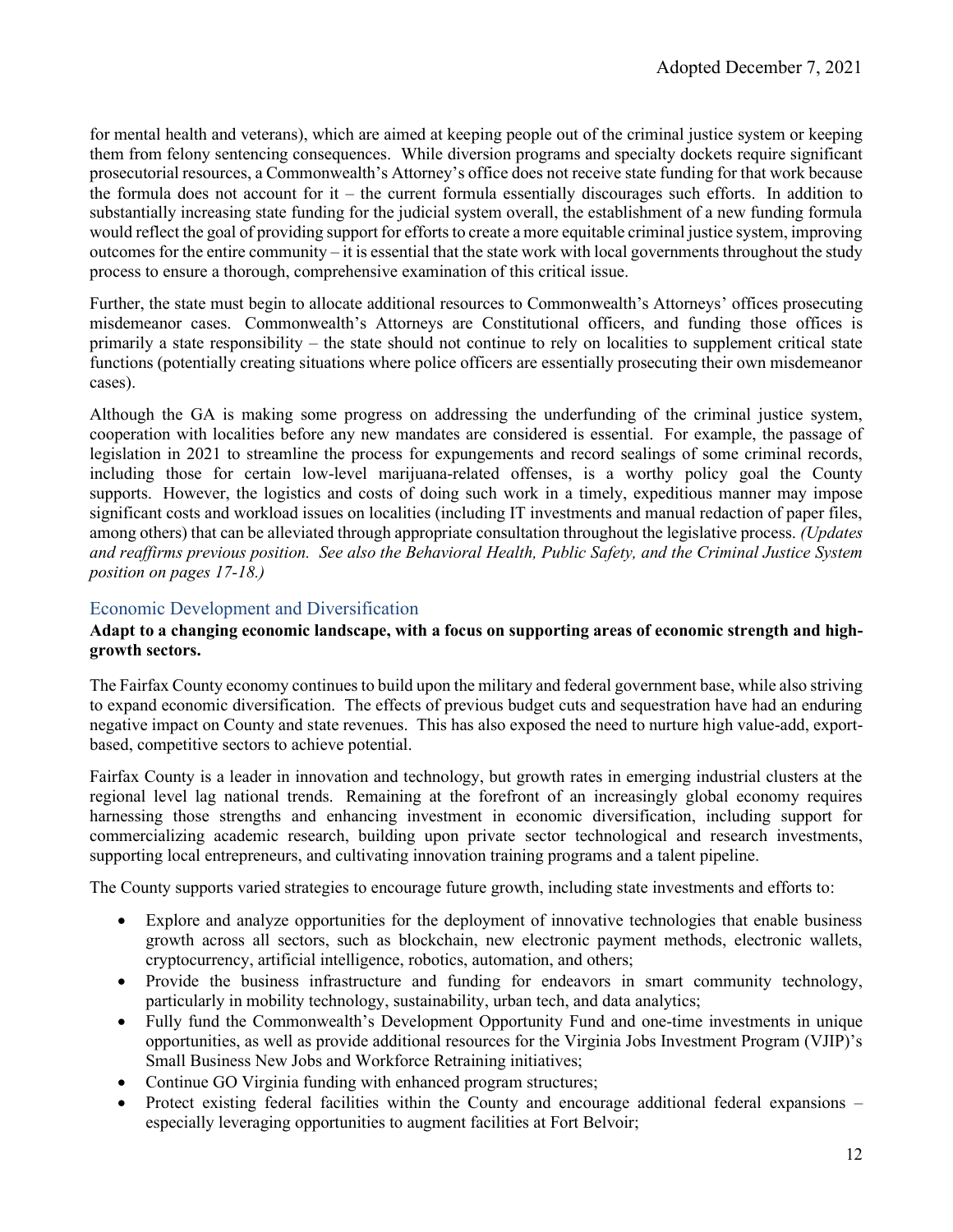- Encourage regional and state collaboration on initiatives with an economic benefit to the County;
- Provide early-stage firms with the technical assistance and resources to scale, including capital investment for high potential and growing firms;
- Diversify the local economy by attracting new industries to Fairfax County, supporting businesses already located in the County, and encouraging innovation through the co-location of research institutions, incubators, start-ups, and established businesses; and,
- Target state investments in broadband infrastructure, an increasingly critical utility, to ensure access to reliable, affordable, high-speed service. Although Fairfax County is largely covered by existing broadband systems, numerous residents have limited access, often due to the prohibitively high cost of service.

The pandemic has had significant impacts across certain industries, with hospitality, food service, and small retailers most heavily impacted and facing the longest trajectory for recovery. Job losses due to the pandemic and the ensuing COVID recession have disproportionately impacted women, low-income, and minority workers. As the economy recovers, some industries will be permanently altered. These shifts and workplace changes may require that job seekers acquire new or different in-demand skills. Additionally, minority and women-owned businesses are historically less likely to access financing, including angel and venture capital investment, or participate in public procurement opportunities, but they are key to future economic development efforts. The County and Commonwealth must continue to address recovery that supports a more just and resilient economy. This incorporates shorter-term initiatives for the most impacted sectors, businesses and communities, and a sustained focus on addressing structural, racial, and gender disparities in business ownership and economic mobility.

The County supports a multifaceted approach, including efforts that:

- Sustain pandemic-impacted sectors, workers and communities, and implement economic recovery initiatives targeted to the most impacted industries and communities;
- Support displaced, transitioning, and underemployed workers to obtain in-demand skills and connect with the technology industry, while also ensuring such opportunities are brought to persons with low-income and communities of color;
- Ensure a workforce equipped for emerging, high-growth industries by providing affordable and accessible critical learning opportunities for all ages and stages of development, from high-quality early childhood education programs to coordinated career and technical education training in K-12 (such as dual enrollment and work-based learning opportunities), and noncredit workforce training programs in higher education, including community college settings;
- Preserve and strengthen community assets (i.e., schools, transit, transportation, health care systems, public spaces, and affordable housing) to encourage organizations to locate and expand operations in the County and to attract private investment;
- Develop local neighborhood job and entrepreneurship centers, as well as vibrant commercial districts; and,
- Support structures to allow disadvantaged businesses to more fully participate in local procurement and business development opportunities. *(Updates and reaffirms previous position.)*

#### <span id="page-14-0"></span>Jails

#### **The Commonwealth should adequately compensate localities at a level commensurate with the state's responsibility for local jail operations.**

Local governments in Virginia have historically borne a disproportionate burden of supporting jail confinement costs, as a result of significant underfunding by the Commonwealth. Jail per diem funding should be increased to levels that better represent the costs of housing inmates, and be adjusted for inflation so that payments keep pace with rising costs. The current rates of \$4 per day for local-responsible inmates and \$12 per day for stateresponsible inmates are utterly inadequate and represent an underfunded mandate on localities, as the actual daily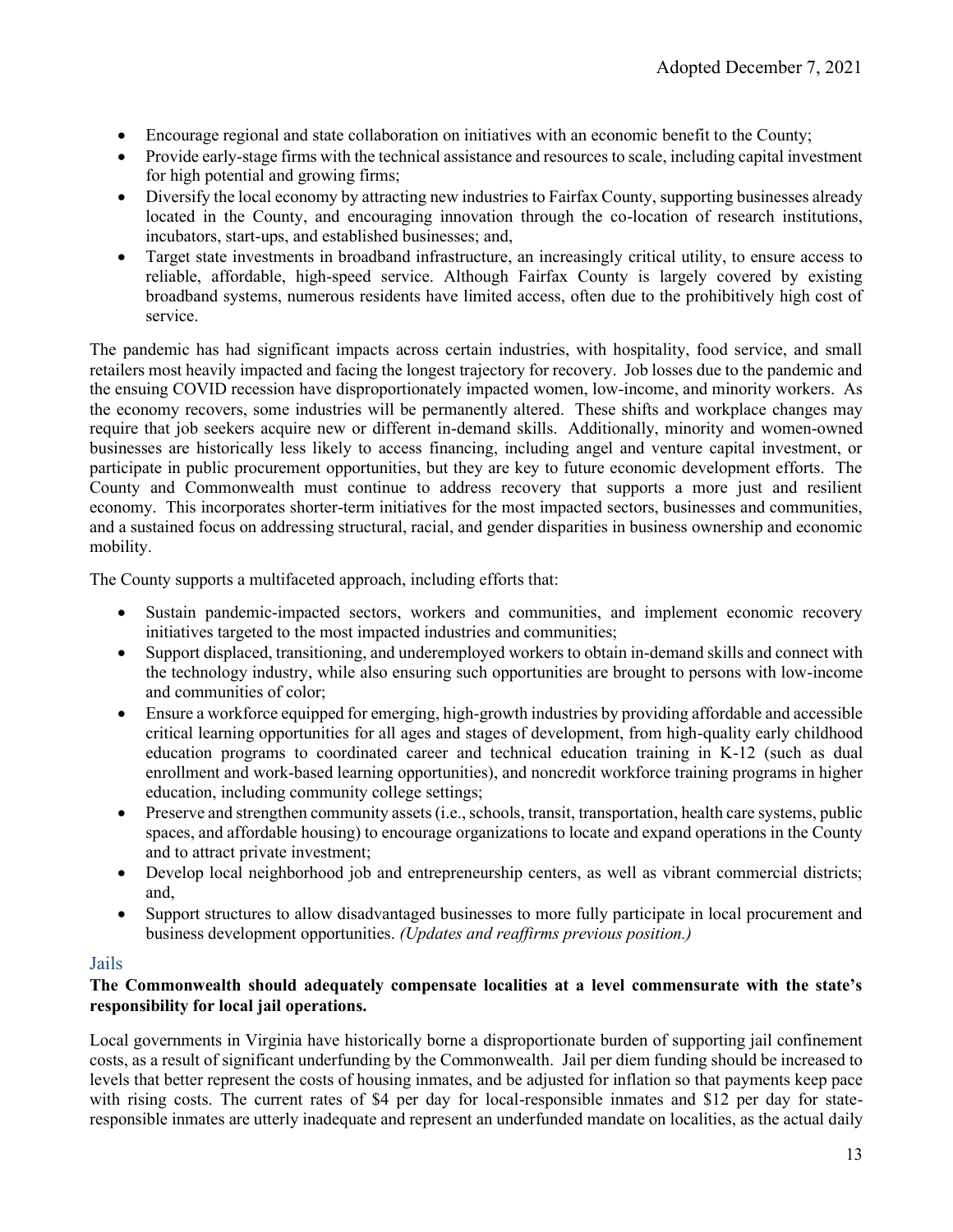cost of housing an inmate is approximately \$359. The County has made significant efforts in recent years to reduce the jail population, including through the Diversion First initiative (established in 2016), resulting in a decrease of 57 percent since FY 2008; however, state funding remains inadequate. In FY 2020, the state provided \$15.9 million in funding for the Fairfax County Adult Detention Center (ADC), but the actual cost of running the ADC that year was \$95.8 million. In addition, in FY 2021, Fairfax County provided approximately \$2.2 million to support behavioral healthcare at the ADC; while the state provided only approximately \$115,000. *(Updates and reaffirms previous position.)*

#### <span id="page-15-0"></span>**Libraries**

#### **Support increased state aid to public libraries, which provide communities with critical services such as student homework support, research assistance, and public internet access.**

The COVID-19 pandemic created a unique impact on Fairfax County Public Libraries (FCPL), requiring the closure of the system to public visits for approximately 10 weeks in FY 2021, while demand for digital content dramatically increased. More than 1.1 million in-person visits were made to FCPL in FY 2021, with over 10 million items borrowed. The library continued to expand its digital collection, enhancing its online presence while it provided express in-person service in accordance with CDC guidelines for masking and social distancing. The library also continued to offer contactless curbside service for more than 200,000 customers. While digital materials (eMaterials) became a critical lifeline to many whose lives were upended by the pandemic, public libraries often pay prices substantially higher than what a consumer would pay for the same digital item (in contrast to the standard for purchasing traditional books). Further, some publishing companies refuse outright to sell digital materials to libraries. Barriers to libraries acquiring eMaterials under reasonable terms and costs should be reduced. Although the 2018, 2019, and 2020 GAs provided some additional funding, annual state aid to libraries has declined by more than \$3 million, or approximately 14 percent, since FY 2002. At a minimum, the state should avoid further reductions in aid. *(Updates and reaffirms previous position.)*

#### <span id="page-15-1"></span>Water Quality Funding

**Support budget action at the 2022 GA providing adequate state appropriations to the Water Quality Improvement Fund (WQIF) in order to ensure full and timely payments under point source upgrade contracts with local governments; also support continuation of, and increased funding to, the Stormwater Local Assistance Fund (SLAF).**

Fairfax County and local governments throughout Virginia face mounting costs for water quality improvements for sewage treatment plants, urban stormwater, combined sewer overflows (CSOs), and sanitary sewer overflows (SSOs). The state has made significant progress in providing funding in recent years, including deposits to WQIF of surplus funds and the establishment and funding of SLAF (between FY 2014 and FY 2022, the GA provided \$185 million in funding). For FY 2019, the County received approximately \$4 million in SLAF funds for stream restoration projects along Accotink Creek and Cameron Run. This funding has contributed to improvements in the health of the Chesapeake Bay, as evidenced by increases in underwater grasses and oysters, but significant challenges remain. Meeting federal Chesapeake Bay requirements will require additional state assistance for urban stormwater needs (in 2017, the Senate Finance Committee estimated these costs to be \$19.7 billion by 2025), wastewater treatment plant upgrades, and water reuse facilities in the Chesapeake Bay watershed, particularly in light of the very ambitious goals set forth in the Chesapeake Bay Total Maximum Daily Load (TMDL) Phase III Watershed Implementation Plan. The state must partner with localities in order to meet these federal mandates to ensure the success of this effort, and such funding must continue to increase if Virginia is to meet its commitments for the Chesapeake Bay. *(Updates and reaffirms previous position.) (Position on SLAF funding shared by the region.)*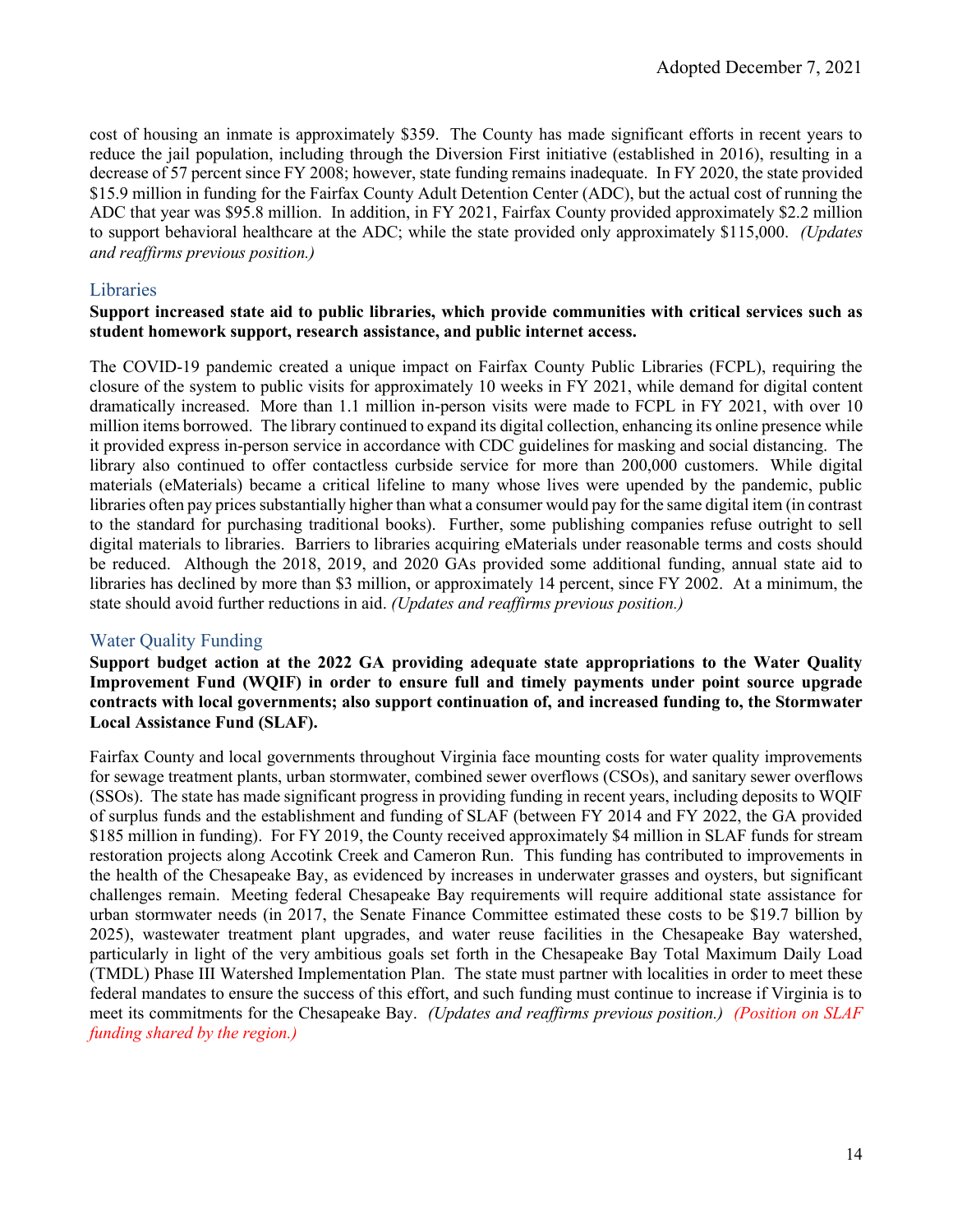## <span id="page-16-0"></span>**General Laws**

#### <span id="page-16-1"></span>Elections

**Support legislation to promote equitable and efficient participation in elections, such as continuing to facilitate voting by mail, providing for extended polling hours statewide, and expanding the use of drop boxes. Adequate state funding for election administration, voting equipment, and systems modernization and security is essential to this effort. Also, support efforts to provide expanded flexibility during emergencies, allowing local election officials to prevent any potential disruptions to election administration.** 

The 2021 GA took a major step towards increasing access to voting by passing legislation to codify practices implemented during the COVID-19 pandemic, including the establishment of drop boxes for the return of absentee ballots. Legislation intended to enhance security regarding elections must be carefully analyzed to ensure that it strikes a balance between maintaining the integrity of elections while not discouraging the exercise of the franchise. Additionally, support increased state investments in voting equipment, systems modernization and security, and election administration, including training for the local electoral board members, registrars, and elections officials. Although the 2021 GA's \$16.7 million investment to replace the Virginia Election and Registration Information System (VERIS) is a step in the right direction, local input in the design and procurement of the new system is critical to ensuring its success. The unprecedented conditions surrounding the November 2020 election, which included a high-turnout Presidential election conducted amid a global pandemic, demonstrated the criticality of increasing flexibility to ensure that this fundamental element of the democratic process can proceed smoothly, even in unforeseen circumstances. *(Updates and reaffirms previous position.)* 

#### <span id="page-16-2"></span>Paid Family and Medical Leave

#### **Support paid family and medical leave for all employees in the Commonwealth.**

The federal Family and Medical Leave Act (FMLA) entitles eligible employees of covered employers to take unpaid, job-protected leave for specified family and medical reasons with continuation of group health insurance coverage under the same terms and conditions as if the employee had not taken leave. Fourteen states and many cities have required mandatory paid sick days, while nine states and the District of Columbia have created paid family and medical leave programs. Unfortunately, Virginia does not require employers to offer paid family and medical leave, and even unpaid leave under FMLA is inaccessible to approximately 55 percent of working Virginians, either because they are ineligible for FMLA or cannot afford to take leave without pay. Paid family and medical leave allows workers to avoid having to choose between caring for their families and keeping their jobs.

Paid leave is also associated with increased health benefits, including better physical and mental health for mothers, a reduction in infant and child mortality, faster recoveries and shorter hospital stays for sick children, and increased time for adults to manage acute and chronic health conditions affecting them or older family members. Studies have shown that a lack of paid leave creates a disproportionate impact on women, because they are more likely to act as caregivers (60 percent of caregivers nationwide are women). The 2019 GA passed legislation providing eight weeks of paid leave to state employees, but all bills extending that benefit to private sector employees have failed. A recent GA study included a number of recommendations for the Commonwealth to consider in establishing such a program in Virginia. Offering paid leave improves business productivity by boosting employee morale and making it easier for businesses to retain skilled workers, which supports economic growth and benefits all Virginians. *(Updates and reaffirms previous position.)*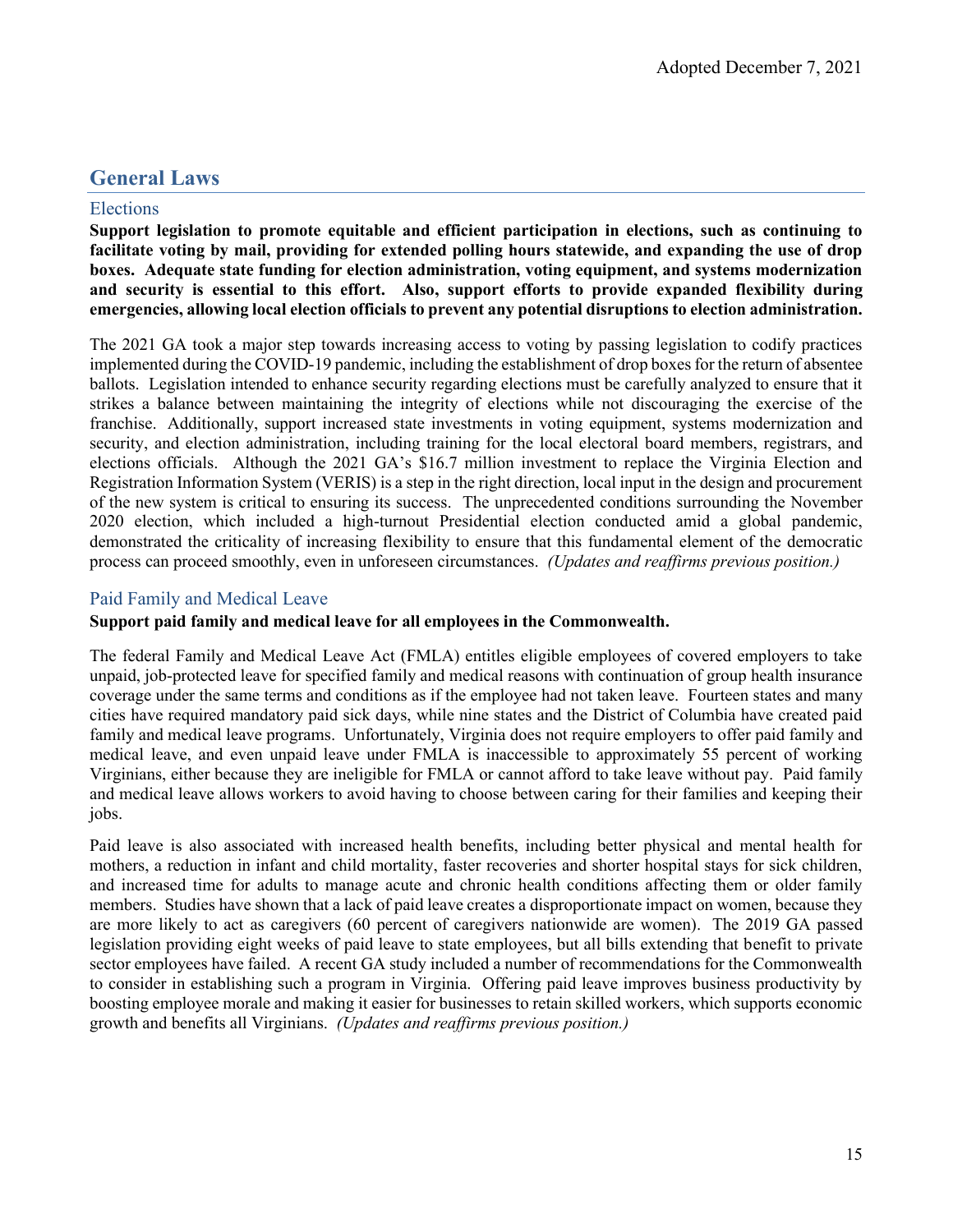## <span id="page-17-0"></span>**Health**

#### <span id="page-17-1"></span>Alternative On-Site Sewage Systems (AOSS)

#### **Support legislation that provides tools to ensure AOSS are appropriately installed, serviced, inspected, monitored, and maintained.**

Support legislation that would require sellers of residential property to directly disclose to prospective purchasers that an AOSS is on the property and that proper operation and maintenance is necessary, in accordance with applicable state and local standards and regulations. Support legislation that would provide localities with the authority to receive reports of periodic private sector inspections and to assist residential property owners to abate or remedy violations of laws regarding the operation and/or maintenance of such alternative systems. Oppose legislation that would further restrict local government authority to regulate the installation of these systems within the locality, including but not limited to, authority to ensure installation according to approved designs and development plans, establish minimum setback distances and installation depths, and prohibit such systems within or near wetlands and other environmentally sensitive areas, unless such systems are approved by the Virginia Department of Health for use in the particular circumstances and conditions in which the proposed system is to be operating. *(Reaffirms previous position.)* 

#### <span id="page-17-2"></span>Lyme Disease

#### **Support funding initiatives that will advance research, surveillance, reporting, diagnostics, and treatment for Lyme disease.**

Cases of Lyme disease remain high in Virginia, with 788 confirmed and 411 probable cases reported to the Centers for Disease Control and Prevention in 2019. *(Updates and reaffirms previous position.)* 

## <span id="page-17-3"></span>**Human Services**

#### <span id="page-17-4"></span>Affordable Housing and Homelessness Prevention

**Support state funding and actions to increase the availability of affordable housing options and prevent homelessness, including expanded investments in tools and programs to address affordable housing needs, particularly in high cost-of-living areas like Northern Virginia, and to mitigate evictions resulting from the economic impacts of the COVID-19 pandemic.**

Affordable housing is critically important for all Virginians, but obtaining it is particularly challenging in Northern Virginia, where housing is increasingly out of reach for low- and moderate-income earners. Fairfax County is already experiencing a deficit of 31,000 affordable rental homes, and the gap between the need and the supply will grow considerably without new approaches for expanding housing availability and affordability. It is anticipated that 15,000 net new units affordable to households earning 60 percent of area median income and below will be needed by the year 2034. Development and preservation of affordable housing is most critical for small families, individuals with disabilities, and seniors.

The devastating economic effect of COVID-19 has exacerbated this looming crisis, placing many individuals and families at risk of eviction in Fairfax County, including communities of color who are disproportionately impacted by the pandemic. Prior to the pandemic, 45 percent of Fairfax County renters were already cost-burdened and spent at least 30 percent of their household income on rent. Cost-burdened renters who have lost jobs or had their incomes reduced as a result of the ongoing economic upheaval face greater barriers in paying for housing, making them more vulnerable to evictions. While there has been some short-term rental assistance funding and moratoriums to prevent evictions, the pandemic's financial impact will have long-term and pervasive consequences. Therefore, new substantial and sustained federal and state investments in programs and resources that enable renters to keep their housing is essential in preventing an eviction crisis and a resulting surge in homelessness in the community. Funding to mitigate the impacts of the pandemic on affordable housing must be in addition to the sizable resources already needed to address the existing affordable housing crisis in Northern Virginia.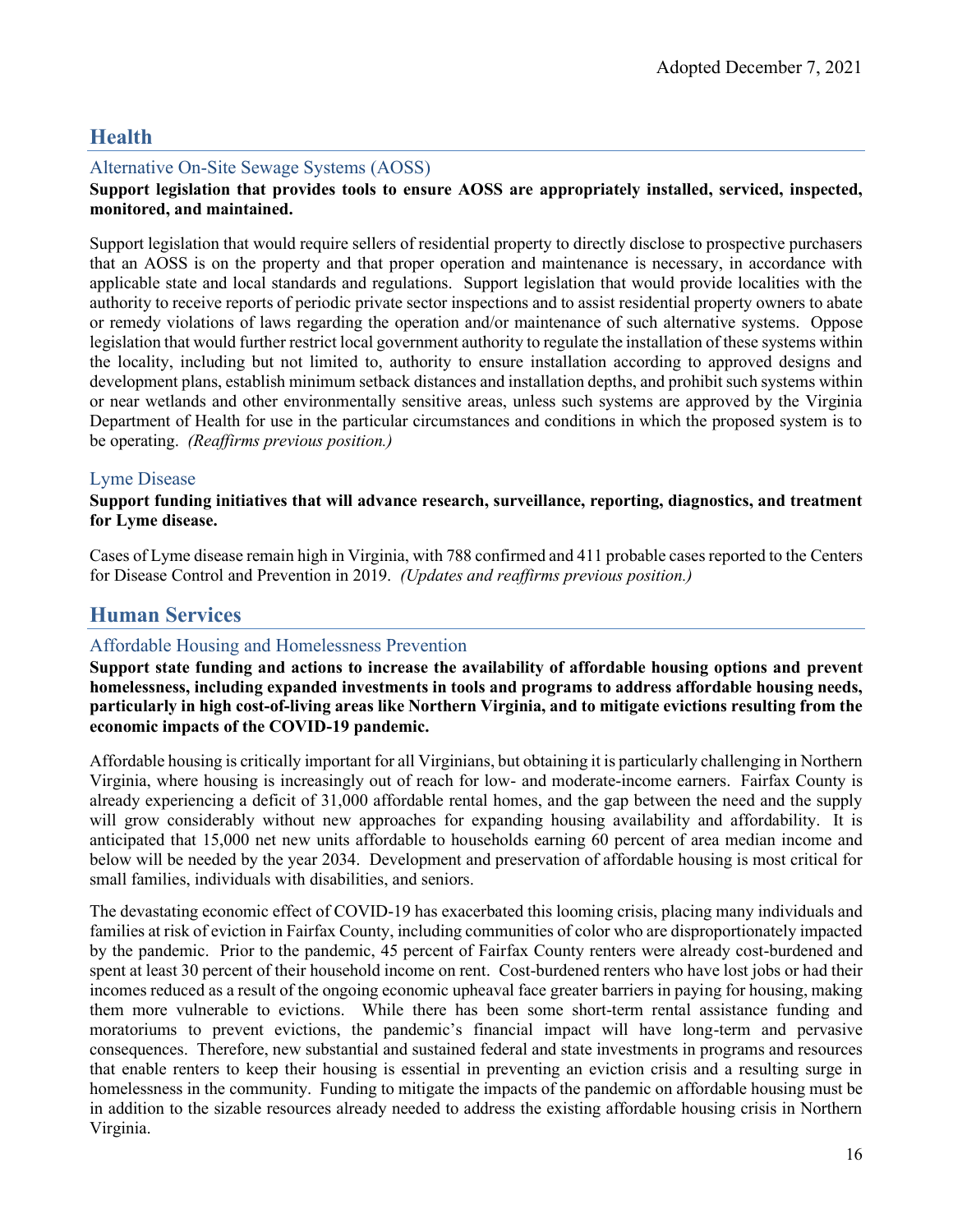The Commonwealth should:

- Support substantially increasing funding for the Virginia Housing Trust Fund to \$125 million, as well as increasing the funding cap that each development can request. This is essential to create and preserve affordable housing and reduce homelessness in Northern Virginia, where housing affordability poses substantial challenges for the economic competitiveness of the region, creating potentially negative impacts to the Commonwealth overall.
- Expand resources available to ensure legal assistance and aid to tenants facing eviction, including outreach and prevention services for potential beneficiaries.
- Expand the pool of resources available for down payment assistance, as down payment costs are a major barrier to homeownership for low- and moderate-income earners.
- Enhance and create more state-funded housing tax credits and rental assistance programs for individuals with disabilities and people experiencing homelessness, such as the Livable Homes Tax Credit, State Rental Assistance Program (SRAP), Virginia Homeless Solutions Program (VHSP), and previously provided Housing Choice Vouchers.
- Increase funding for permanent supportive housing units (allocated based on the size of the population served) for individuals with severe mental illness, substance use disorder, and developmental disabilities.
- Consider changes to state law to protect residents of mobile home parks, including more assistance with relocations, expanded notification requirements (for both tenants and localities), and increased timelines. *(Updates and reaffirms previous position.) (Position on state support for affordable housing shared by the region.)*

#### <span id="page-18-0"></span>Behavioral Health, Public Safety, and the Criminal Justice System

**Support sustainable funding, allocated based on localities' needs and population size, for public safety and mental health services that connect people who come into contact with the criminal justice system for nonviolent offenses to treatment.**

Law enforcement officers have often been the first responders when an individual is in a mental health crisis; the Fairfax County Police Department responded to nearly 10,000 mental health-related calls in calendar year 2020. Such calls, at times, can lead to incarceration for non-violent offenses precluding individuals from receiving appropriate treatment for behavioral health issues. Fairfax County identifies various points at which individuals may be diverted from potential arrest and incarceration to community-based services. Efforts are also underway to create co-responder teams, comprised of both behavioral health and law enforcement professionals, to enhance the County's response to behavioral health crisis calls.

People with mental illness, substance use disorders, and/or developmental disabilities receive needed treatment services and supports, avoiding the cycle of criminal justice involvement. Additionally, it is significantly less expensive to provide services in community-based settings than it is to deliver behavioral health services in a detention facility.

Fairfax County continues to use local revenues for Diversion First, a Countywide initiative to provide alternatives to incarceration for people with behavioral health issues who come into contact with the criminal justice system. The program has already had a significant impact – since 2016, more than 2,400 people have been diverted from potential arrest. Additionally, there has been a 28 percent decrease in the behavioral health population with misdemeanor charges from 2015 to 2020. Over that same period, the number of inmates referred to Fairfax-Falls Church Community Services Board (CSB) jail-based services increased by 21 percent. Though the average daily population has decreased since FY 2008, the medical complexities of inmates have increased, with complex substance use and mental health disorders becoming more common. Successful expansion of Diversion First will depend on adequate state investments in behavioral health services (and accompanying court and public safety resources) to: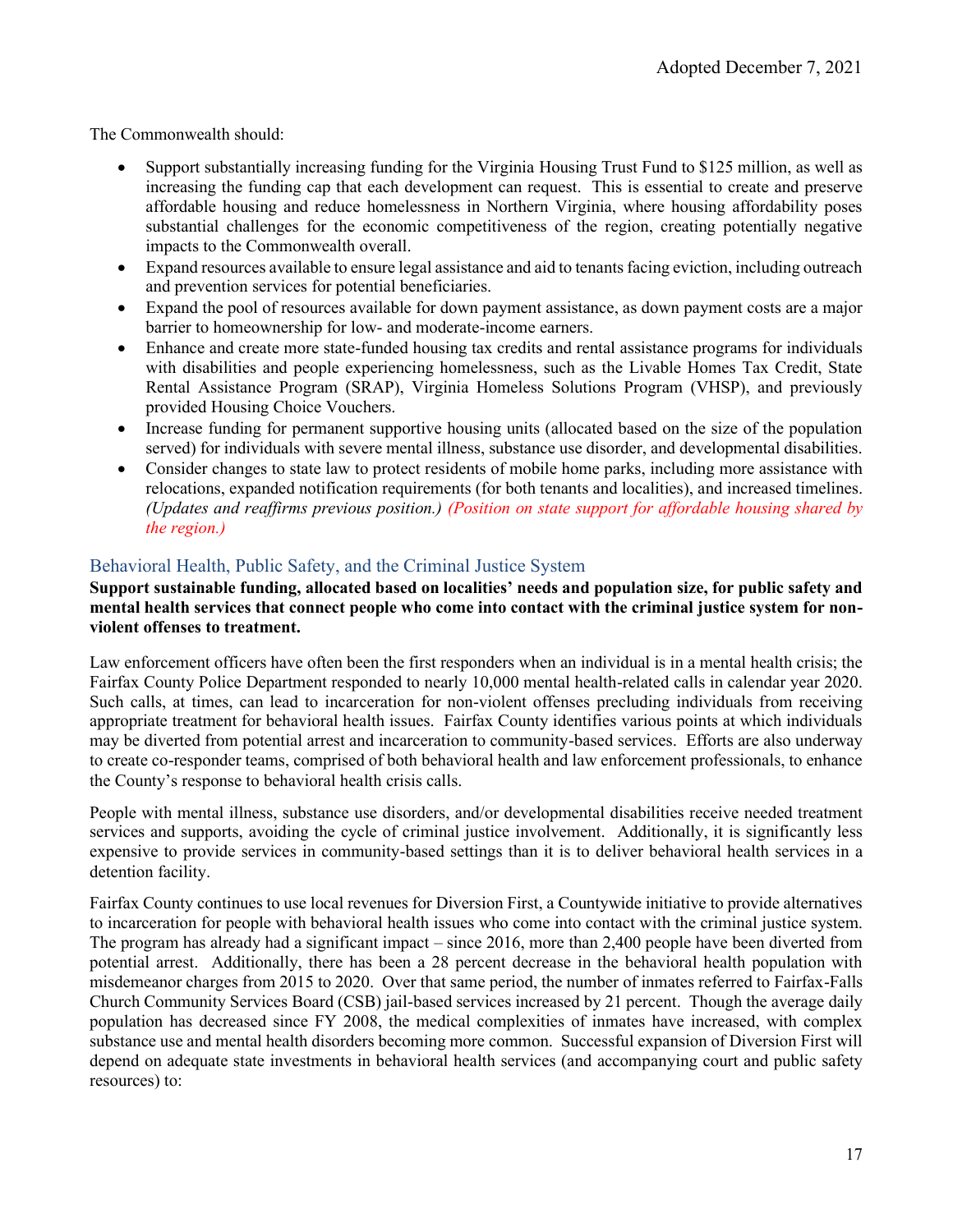- Provide full funding for the Commonwealth's System Transformation, Excellence and Performance in Virginia (STEP-VA) Crisis Services and for Marcus Alert implementation (enacted during the 2020 GA Special Session) *(see also Human Services Issue Paper)*;
- Increase the availability of community-based crisis services and local psychiatric beds for people with mental health issues;
- Provide additional case management resources to expedite the medical clearance process for individuals in need of psychiatric hospitalization;
- Enhance reintegration and discharge planning services for youth and adults at high risk of rapid rehospitalization or re-offending *(see also Human Services Issue Paper);*
- Increase funding for mental health services and substance abuse treatment for individuals incarcerated for offenses that make diversion programs unavailable to them;
- Remove barriers in order to facilitate the exchange of health information of individuals among law enforcement, the court system, CSBs, health care providers, and families and guardians;
- Support the expansion of specialty courts and dockets;
- Provide Crisis Intervention Team (CIT) and Mental Health First Aid training to law enforcement personnel, dispatchers, Fire and Rescue, jail personnel, and health and human services staff to educate those interacting with individuals with developmental disabilities, substance use disorder, and mental illness;
- Improve the screening, assessment, and treatment of incarcerated individuals' mental health and substance use disorders by gathering uniform system level data; and,
- Provide adequate funding for forensic discharge planning and post-incarceration services to remove the barriers to community reentry. *(Updates and reaffirms previous position. See also the Courts position on pages 11-12.)*

#### <span id="page-19-0"></span>Substance Use Disorder

**Support increased capacity to address the Commonwealth's ongoing substance use disorder epidemic through community-based treatment (including detoxification, medication-assisted, residential, and intensive outpatient programs) and innovative efforts to limit the supply of opioids. Also, support coordinated strategies to meet the growing need for substance use disorder services that target specific high-risk age groups. In particular, innovative approaches to prevention (such as an e-cigarette tax) and nicotine addiction treatment are necessary to address the vaping crisis that is affecting teens and young adults at an alarming rate.**

Across Virginia, the number of fatal overdoses set a new record high, with about 2,300 fatalities in calendar year 2020 – an increase of over 40 percent from 2019. The statewide number of opioid overdose-related deaths continues to exceed the number of deaths due to motor vehicle accidents. In the Fairfax Health District (including Fairfax County and the cities of Fairfax and Falls Church), opioids are the number one cause of unnatural death, with 94 opioid deaths in 2020; all but seven of these fatalities were due to fentanyl. Alarmingly, hospitals in the Fairfax Health District reported a 35 percent increase in the number of emergency room visits for opioid overdoses (including heroin and non-heroin) in 2020 relative to 2019. The number of such visits in the first half of 2021 is trending higher than the same period in 2020, raising concerns that the upward trend seen in 2020 may continue in 2021. This indicates that the opioid epidemic will continue to profoundly impact Fairfax County, and adequate resources and innovative strategies will be needed now more than ever. The 2021 GA took a helpful step by enacting legislation to establish the Opioid Abatement Authority, which will administer a significant amount of the moneys received from opioid litigation settlements for the purposes of treating, preventing, and reducing opioid use.

Another concerning trend is the widespread use of e-cigarettes, which have been the most used tobacco product among youth since 2014. In 2020, more than 3.6 million American middle and high school students reported using e-cigarettes in the previous 30 days. In Fairfax County, among students surveyed in the 8th, 10th, and 12th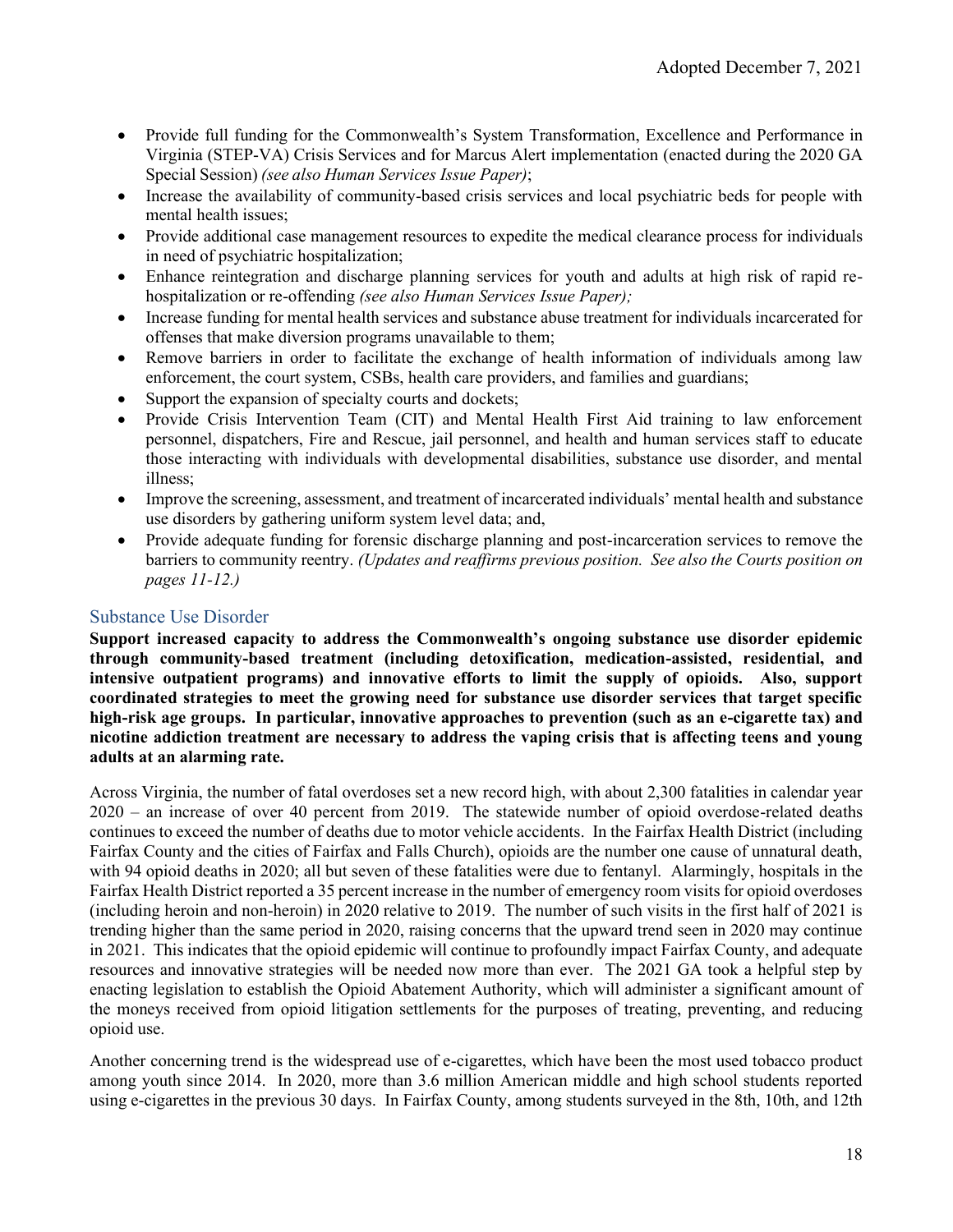grades, more students reported vaping within a month of the survey date in November 2019 than using any other substances, and lifetime prevalence rates were high across all age groups (13.2 percent of 8th graders, 26.2 percent

of 10th graders, and 37.3 percent of 12th graders). Though e-cigarettes became popular because they have been considered less harmful than regular cigarettes, the discovery of severe respiratory illness in otherwise healthy young people as a deadly complication of vaping has raised alarm throughout the US.

While the Commonwealth of Virginia has taken action to combat these issues, including efforts to control the supply of opioids and increase the age to purchase all tobacco products to 21, significant challenges still exist. Complementary strategies, including well-funded, sustained intervention and education efforts, should be designed to support teens and young adults, many of whom may require specialized care to combat addiction. An e-cigarette tax could be a particularly helpful prevention tool, as research shows taxing tobacco is one of the most effective ways to reduce use, especially among the youth population. The 2020 GA enacted legislation providing all counties with the authority to tax cigarettes at \$0.40 per pack (previously, Fairfax County was one of two counties authorized to levy a tax on traditional cigarettes, though it was capped at the state rate of \$0.30 per pack). That authority should be expanded to also include e-cigarettes. *(Updates and reaffirms previous position.)* 

## <span id="page-20-0"></span>**Land Use**

#### <span id="page-20-1"></span>**Proffers**

**Local authority to accept cash and in-kind proffers from developers must be preserved. Such proffers assist with providing necessary capital facilities and infrastructure to serve new development and maintain local community standards, in order to keep and improve quality of life and encourage and spur economic development.**

The 2016 GA enacted legislation sharply limiting local proffer authority, reducing the County's ability to work with developers and local communities to ensure that new development or redevelopment mitigates its impacts and addresses community concerns about such impacts. Though the legislation was primarily intended to narrow localities' proffer authority, it also restricted developers' options to proffer an array of items to satisfy community concerns about a particular development by prohibiting localities from accepting proffers outside the bounds of the new requirements, even if developers offered them voluntarily. The 2016 law also hindered a locality's ability to work cooperatively with a developer because of additional legal penalties if a locality "suggested" a proffer that could not be accepted, running counter to the collaborative environment that has been created in the County over many years. Though certain areas of Fairfax County were exempted from such requirements, there was a substantial decline in residential applications in non-exempt areas. The negative statewide impacts of the 2016 changes led the 2019 GA to enact substantial alterations to some of the most onerous aspects of the law, eliminating the potential legal liability for discussions between localities and developers, and allowing localities to accept voluntary proffers from developers for a wide range of items. Although the 2019 changes were an improvement, a chilling effect remains, making it difficult to ensure that all impacts of development are mitigated. The GA must avoid further restrictions on local land use authority, and proposals for replacing proffer commitments with development impact fees must be at the option of each locality*. (Updates and reaffirms previous position.)*

#### <span id="page-20-2"></span>Wireless Telecommunications Facilities

#### **The siting of telecommunications facilities is an important component of local land use authority, ensuring community involvement, and should be retained.**

The authority of local governments to determine the placement, construction, and modification of wireless telecommunications facilities, subject to certain restrictions, has long been established law. Regrettably, in 2018, the Federal Communications Commission (FCC) substantially reduced that local authority, imposing new restrictions on localities' ability to regulate small cell facilities. Unfortunately, in recent years the GA has also increasingly moved in the direction of restricting local land use authority over wireless telecommunications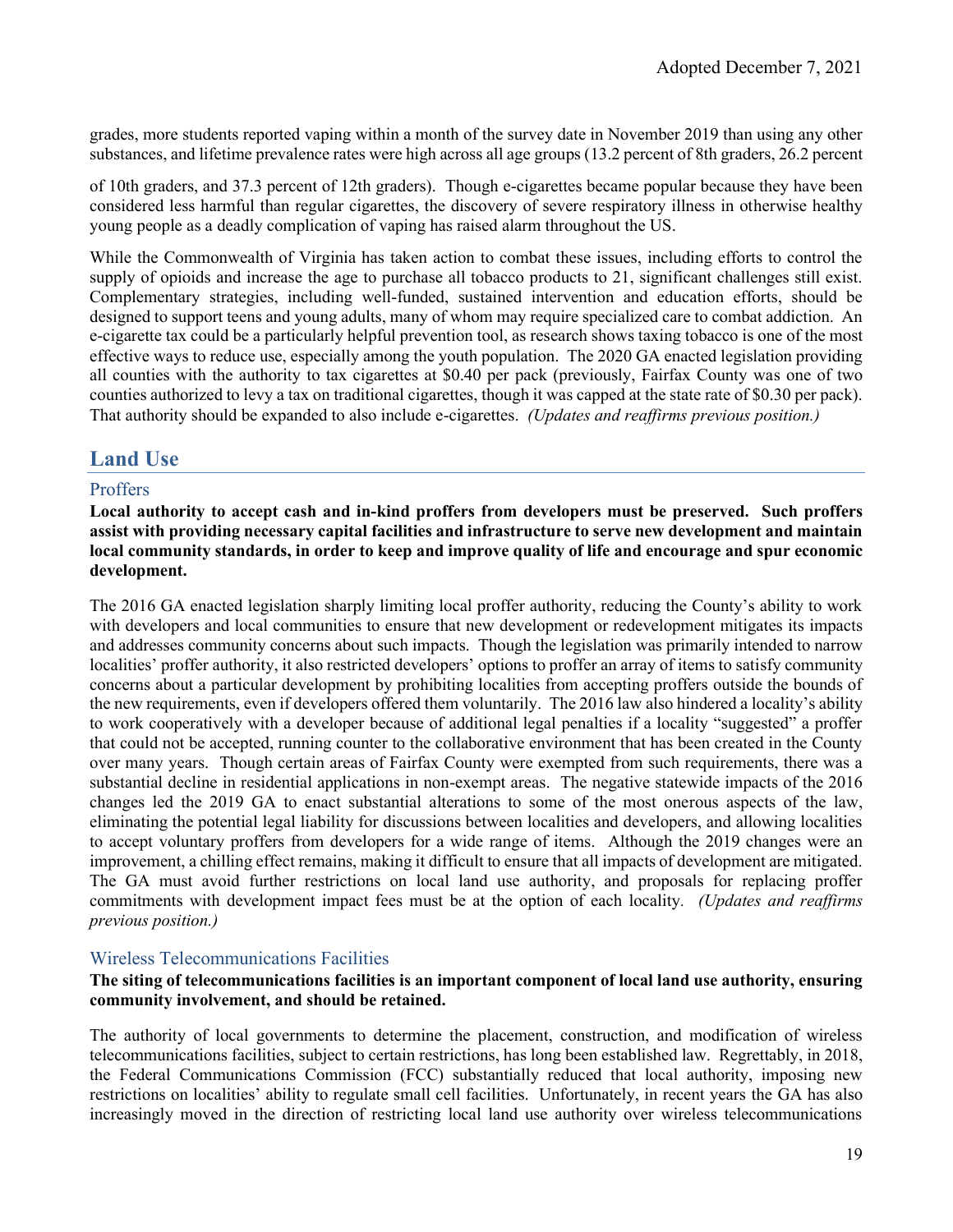facilities, without requiring any expansion of service in return. In light of the FCC's 2018 ruling, any further action to overlay additional state restrictions on local land use decisions may create a confusing patchwork of

regulations, and potentially eliminate the few remaining opportunities for community involvement in decisions about these facilities. The County strongly supports restoration of its land use authority to determine the appropriate location of wireless telecommunications facilities and balance the need for wireless service with the community's interest in protecting the character of neighborhoods. The County also supports restoration of its independent authority to set reasonable fees for wireless facility permits and to set fair compensation for access to its rights-of-way, to the extent that those fees and compensation are permitted by federal law. *(Updates and reaffirms previous position.)*

## <span id="page-21-0"></span>**Public Safety**

#### <span id="page-21-1"></span>Accessibility

#### **Support ensuring the inclusion of people with disabilities throughout the Commonwealth by increasing accessibility to public places, housing, and transportation services (including transportation network companies).**

Over 87,000 Fairfax County residents have a disability, which includes people with hearing, vision, cognitive, ambulatory, self-care, and/or independent living disabilities. While significant progress has been made toward ensuring the equality and inclusion of people with disabilities since the passage of the Americans with Disabilities Act (ADA) 31 years ago, continued advancement is needed to ensure the protections offered by the ADA are strengthened. Continued access to affordable, accessible transit is more important than ever as people with disabilities and older adults seek to return to work and other daily activities that were limited during the COVID-19 pandemic. Also, increasing the stock of fully accessible units available to renters and buyers at all socioeconomic levels is vital in advancing housing equity for persons with disabilities and older adults. Additional affordable, accessible, integrated housing and transportation options, as well as support for Universal Design initiatives, allow people with disabilities to remain active, contributing members of their communities while retaining their independence and proximity to family and friends, preventing unnecessary institutionalization based on disability. *(Updates and reaffirms previous position.)*

#### <span id="page-21-2"></span>Dangerous Weapons

#### **Support legislation to address gun violence in Virginia through common sense gun safety measures that will help ensure a safe and resilient community.**

There have been numerous mass shootings across the United States, including at Virginia Tech in 2007 and more recently in Virginia Beach. In 2019, more than 39,700 Americans (including 1,036 Virginians) died as a result of gun violence, and in Virginia, more people were killed due to gun violence than died in car accidents. The 2020 GA was a landmark session, as the GA passed substantial legislation to address gun violence, including requiring universal background checks for any firearm sale, allowing for "extreme risk protective orders," banning bump stocks, limiting child access to firearms, restoring Virginia's "one-gun-a month" law, and allowing localities to prohibit the possession or carrying of firearms, ammunition, or components in public facilities. Fairfax County supports building on that success through legislation including:

- A ban on assault weapons, high-capacity magazines, and armor piercing ammunition;
- Authority for localities to ban the possession of pneumatic guns on school grounds, with an exemption for school-sponsored activities (pneumatic guns use pump action or carbon dioxide gas cartridges to fire explosives, often strongly resemble firearms, and can cause serious injury or death); and,
- Support for community violence intervention programs (in the 2021 Special Session II, the GA provided additional funding for gun violence reduction programs and youth and gang violence intervention efforts, which could potentially support community violence intervention programs). *(Updates and reaffirms previous position.)*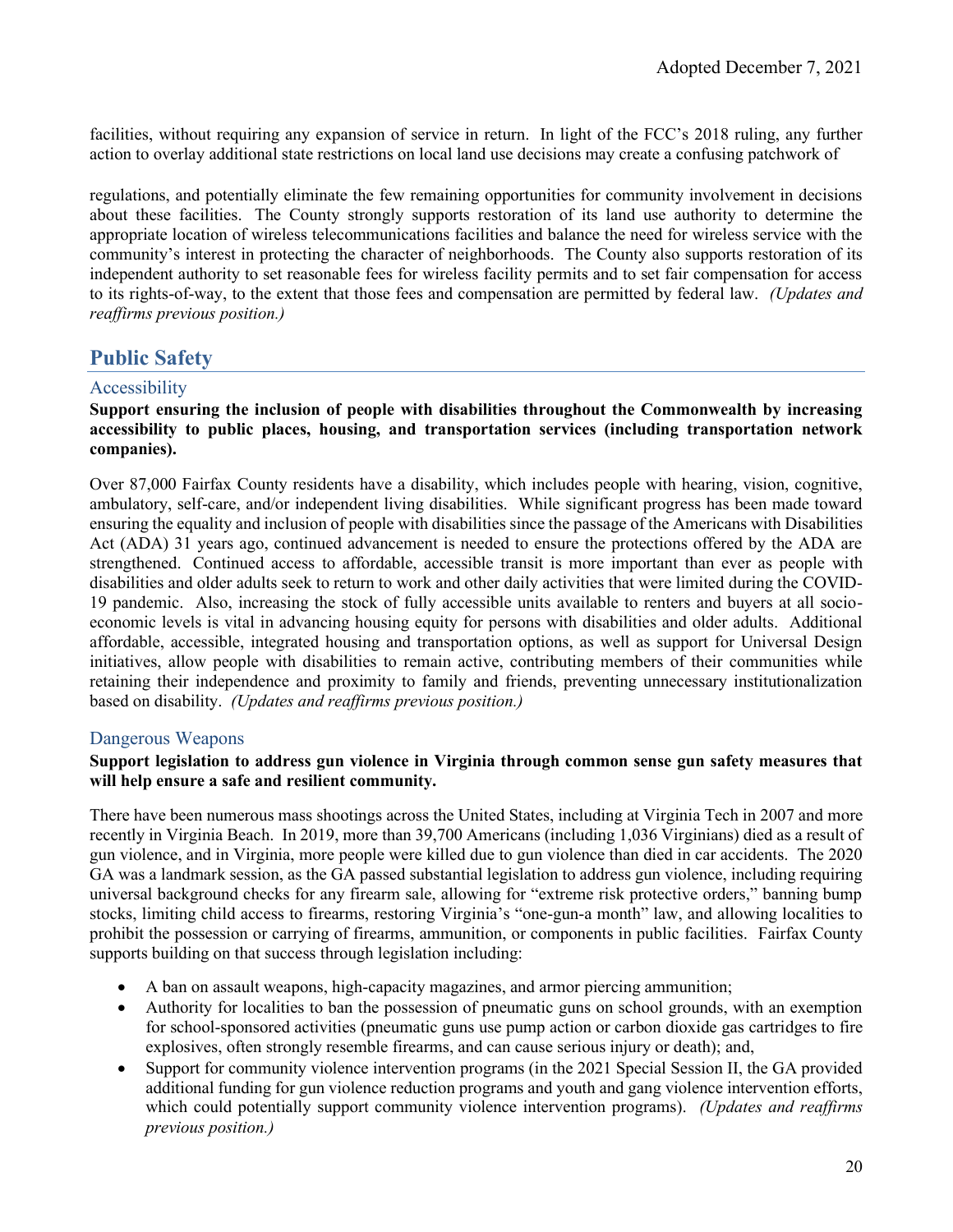## <span id="page-22-0"></span>**Taxation**

#### <span id="page-22-1"></span>Communications Sales and Use Tax

#### **Support legislation to protect the financial interests of local governments based upon declining revenues in the communications sales and use tax.**

After lengthy negotiations, the 2007 GA repealed many local telecommunications taxes and replaced them with a statewide communications tax. The expectation at that time was that the new communications tax would grow, and localities would, at a minimum, receive the same amount of funding as they received in FY 2006 (\$85.5 million for Fairfax County). However, this tax has eroded and in FY 2021, the County only received approximately \$59.3 million. The 2018 GA exacerbated these concerns by diverting \$2 million per year of this local tax revenue to the state General Fund in the 2018-2020 biennium budget. Consequently, any consideration of formula changes must be avoided until and unless communications tax revenues increase sufficiently to ensure revenue neutrality for localities, as agreed upon when this compromise was reached. A 2015 report by the Virginia Department of Taxation found several reasons for the decline in Communications Sales and Use Tax revenue, including a decline in telephone landlines (down 21 percent between 2007 and 2014), a decline in gross receipts from satellite radio services (down 91 percent between 2007 and 2014), and exemptions in the current law for streaming audio and video services and prepaid calling services, which have become increasingly popular in recent years. These changes in market area, customers served, new technologies, and perhaps the rate itself must be examined to ensure a modern communications tax system for localities, which reflects and reacts to an everchanging landscape. *(Updates and reaffirms previous position.)* 

#### <span id="page-22-2"></span>Local Property Tax Exemptions

**Support legislation allowing a small group of spouses of veterans killed on duty to continue receiving a real estate tax exemption in Fairfax County, which was initially granted as a result of confusing statutory language and limited guidance from the Virginia Department of Veterans Services. Also, support ensuring that any expansion of local tax exemptions should be a local option, rather than a state mandate.**

In 2014, the voters of Virginia approved a Constitutional amendment exempting from taxation, under certain eligibility requirements, the real property of the surviving spouse of a member of the US armed forces killed in action, as defined by the US Department of Defense (the exemption became effective January 1, 2015). It was recently discovered that a small group of surviving spouses in Fairfax County were, due to confusion regarding the language of the statute, inadvertently approved for the exemption and have been receiving it for several years. Their deceased veteran spouses died while serving in the armed forces, but they do not meet the federal definition of "killed in action." Some were 9/11 victims, and some died while deployed overseas, but they were not killed by an enemy in combat – the County has been informed by the Commonwealth that the tax exemption may no longer be granted to these individuals without a change to the state Constitution and state law, and the County supports a narrowly crafted solution to assist those who believed they were eligible based on the prior approval of their applications (they have received the exemption for several years, and have planned their finances around its continuance).

Since 2009, the GA has approved or expanded a number of property tax exemptions, including for 100 percent disabled veterans, their surviving spouses, and the surviving spouses of veterans killed in action. While providing assistance to these groups is a worthy goal, it has long been the County's position that if the Commonwealth would like to provide such financial assistance it should also pay for that assistance directly, rather than imposing the cost on localities through mandatory property tax exemptions. It is important to note that property taxes are one of Virginia localities' few significant sources of revenue, due to the state's antiquated taxing structure. Such property tax exemptions can create significant impacts on local resources, which are used to fund core services like K-12 education, public safety, human services, the environment, and infrastructure, among others, and any future expansions of exemptions should be a local option. *(New position.)*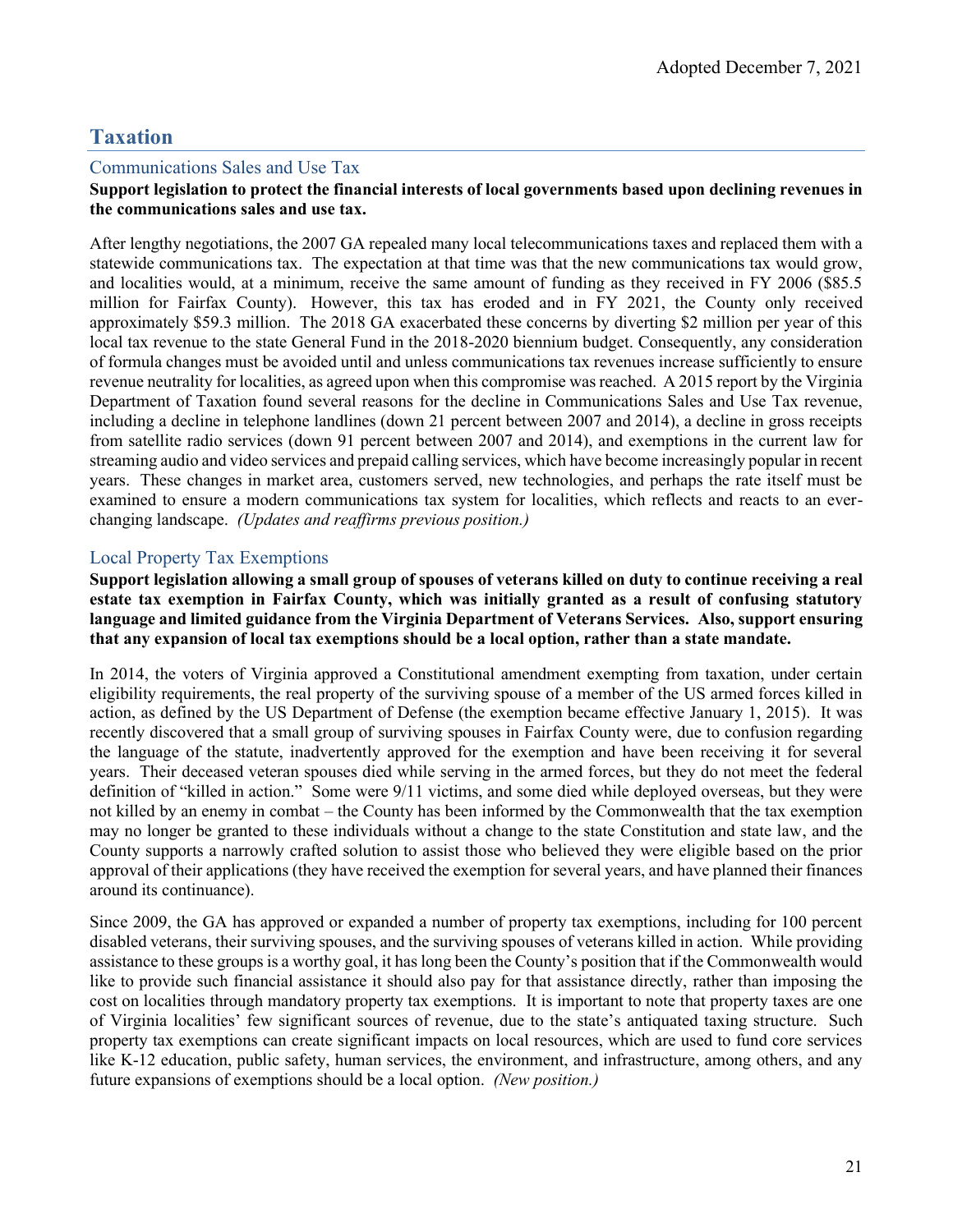## <span id="page-23-0"></span>**Transportation**

#### <span id="page-23-1"></span>Transportation Safety and Coordination

**Support legislation to improve pedestrian and bicyclist safety and maintenance of active transportation facilities, including legislation that would allow signage related to the requirement that motorists stop for pedestrians in crosswalks at unsignalized intersections on roads where the speed is 35 miles per hour (mph) or less, and at unsignalized crosswalks in front of schools. Also, support increased coordination between localities and the Commonwealth in the process for considering speed limits and street standards. Finally, support adequate maintenance of sidewalks and trails in the County.**

Due to Fairfax County's variety of multimodal transportation options and continued concentrated growth, improvements to multimodal safety and access to transit facilities within transit-oriented development areas and residential neighborhoods outside those growth areas are critical to reducing avoidable, serious accidents involving pedestrians and bicyclists. This can be achieved through infrastructure investments, better traffic safety laws, and improved coordination with the Commonwealth. Additional flexibility within VDOT project approval processes and design standards to be responsive to the County's specific needs is vital.

The 2020 GA passed legislation which clarified the responsibilities of both drivers and pedestrians to reduce the number of pedestrian injuries and fatalities that occur each year, a long-time County priority. The County supports additional clarification of the law to allow appropriate and clear signage, which is essential to ensuring that motorists are aware of their responsibilities under the law. The 2021 GA passed legislation that allowed localities to reduce speed limits in a residential or business district to less than 25 mph (but not less than 15 mph). VDOT has determined that the legislation does not apply to streets that are in the state highway system, which would exclude the majority of roads within the County. Fairfax County supports clarifying this authority for application to streets in the state highway system, as well as greater coordination between the County and VDOT regarding the placement of stop signs, crosswalks (including high visibility crosswalks incorporating pavement marking and flashing beacons), and for restriping/signage for streets where such changes are made. Additionally, throughout the pandemic Northern Virginia has experienced an increase in vehicles with modified, loud exhaust systems, which present enforcement challenges for state and local agencies. Fairfax County supports state action to better regulate the sale and use of such exhaust systems in the Commonwealth.

Finally, as the County works to improve access to safe, convenient, and enjoyable streets and trails in the County through the Active Fairfax Plan, it is essential that our existing and future sidewalks and trails be maintained, especially as the use of active transportation infrastructure continues to increase. *(Updates and reaffirms previous position.)*

#### <span id="page-23-2"></span>Secondary Road Devolution

#### **Oppose any legislation that would require the transfer of secondary road construction and maintenance responsibilities to counties, especially if these efforts are not accompanied with corresponding revenue enhancements.**

While there are insufficient resources to adequately meet the maintenance and improvement needs of secondary roads within the Commonwealth, the solution to this problem is not to transfer these responsibilities to counties that have neither the resources nor the expertise to fulfill them. Further, oppose any legislative or regulatory moratorium on the transfer of newly constructed secondary roads to VDOT for the purposes of ongoing maintenance. *(Reaffirms previous position.)*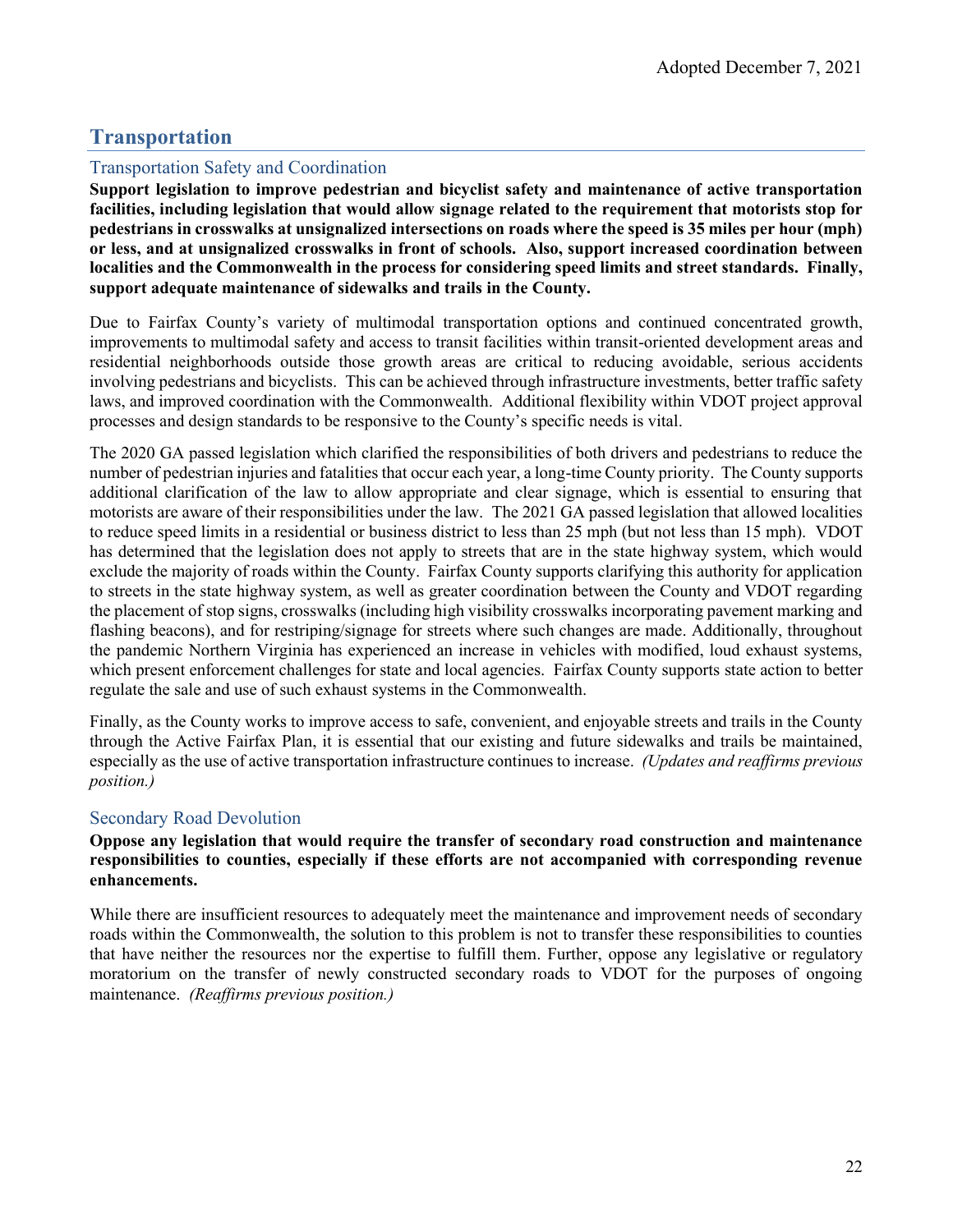## 2022 Budget Fact Sheet

#### <span id="page-24-0"></span>State General Fund (GF) Update

- In FY 2022, about 41% of the state GF provided aid to localities (down from 52% in FY 2009) and less than 29% of the GF provided funding for K-12 (down from 35% in FY 2009).
- GF tax changes over the last two decades have more than neutralized the 2004 tax increase:
	- o 2004 tax reforms raised about \$1.6 billion per biennium in new revenue.
	- o Since 1994, approximately \$3 billion per biennium in net state tax cuts and GF revenue reductions.

#### State Budget Cuts

- Virginia ranks 12th nationwide in per capita personal income, but 49th in state and local revenue as a percentage of personal income, making Virginia a wealthy, low-tax state.
- Virginia relies more on local taxes and revenues for funding government services than most other states.
- Between FY 2009 and FY 2015, the GA required localities to return funds to help close the state budget shortfall, creating "local aid to the Commonwealth" and costing the County \$22.6 million.
- Between FY 2010 and FY 2016, the state adopted permanent, structural cuts to K-12 totaling over \$1.7 billion per biennium statewide (a cumulative impact of about \$6 billion over that time period).
- Virginia ranks 40th nationwide in state per pupil funding, but when combining state and local per pupil funding, Virginia jumps to 27th, relying heavily on local funding to ensure a high-quality K-12 system.
- State K-12 spending per FCPS pupil was \$2,704 in FY 2020, while Fairfax County provided \$12,005.
- Between FY 2013 and FY 2016, cuts to the Cost of Competing Adjustment (COCA) for K-12 support personnel in NOVA resulted in a loss of \$35.6 million to Fairfax County. The partial restoration of COCA in the 2016-2018 biennium budget translates to \$5.6 million in FY 2017 and \$5.8 million in FY 2018 for FCPS. The 2021 GA took additional steps to restore funding for COCA for support positions; however, the 2021 GA also included a required ratio for K-12 support staff that will increase local costs for implementation, erasing some of those gains.

#### Fairfax County/Regional Impacts

- NOVA comprises approximately 27% of the state population, generates over 40% of state GF, and receives 21% of state GF appropriations.
- State funding to Fairfax County (not FCPS) has been cut over \$38 million since FY 2009.
- Over 64% of the FCPS budget is funded by Fairfax County (the average district receives about 46% from its local government). Typically, approximately 69% of the FCPS budget is funded by the County, but due to the influx of pandemic-related federal funds the percentage has temporarily decreased.
- FCPS receives 23% of its budget from the state; the average funding share for other Virginia school divisions is approximately 47%, due to the LCI.
- Over 86% of the FCPS budget is for direct costs associated with providing instructional programs.
- State funding to FCPS for salary increases in FY 2022 totaled approximately \$9 million a small fraction of the over \$49 million required to fund a 2% salary increase for all instructional and support employees (had FCPS approved the full 5% salary increase authorized by the 2021 GA, in FY 2022 the state's portion of salary increases for FCPS staff would have been over \$22 million, while the local cost would have been over \$100 million).
- For FY 2022, FCPS projects that nearly 59,000 students will qualify for free or reduced lunch (only 4 VA school divisions have more **total** students), over 36,000 students will receive English language education (only 6 divisions have more **total** students), and over 24,000 students will receive special education services (only 11 divisions have more **total** students).
- In FY 2020, the state provided only approximately \$16 million of the \$96 million needed to run the Fairfax County ADC. Jail per diem state rates of \$4/day and \$12/day for local- and state-responsible inmates, respectively, are far below the actual daily cost of housing an inmate (approximately \$359).
- Fairfax County provides nearly \$96 million for additional personnel and salary supplements for state court personnel, including clerks, Commonwealth's Attorneys, public defenders, district court employees, and probation office employees, among others.

#### BPOL

- Of approximately 40,200 businesses in the County that pay BPOL tax, 31% pay a flat tax averaging \$38, and nearly another 32% pay an average of approximately \$531.
- If Fairfax County's BPOL tax was eliminated, the real estate tax rate would have to be increased by more than 6 cents, or about \$348 per year for the average household, in order to replace the funding.

*Data is drawn from Fiscal Analytics, JLARC, and Fairfax County resources.*